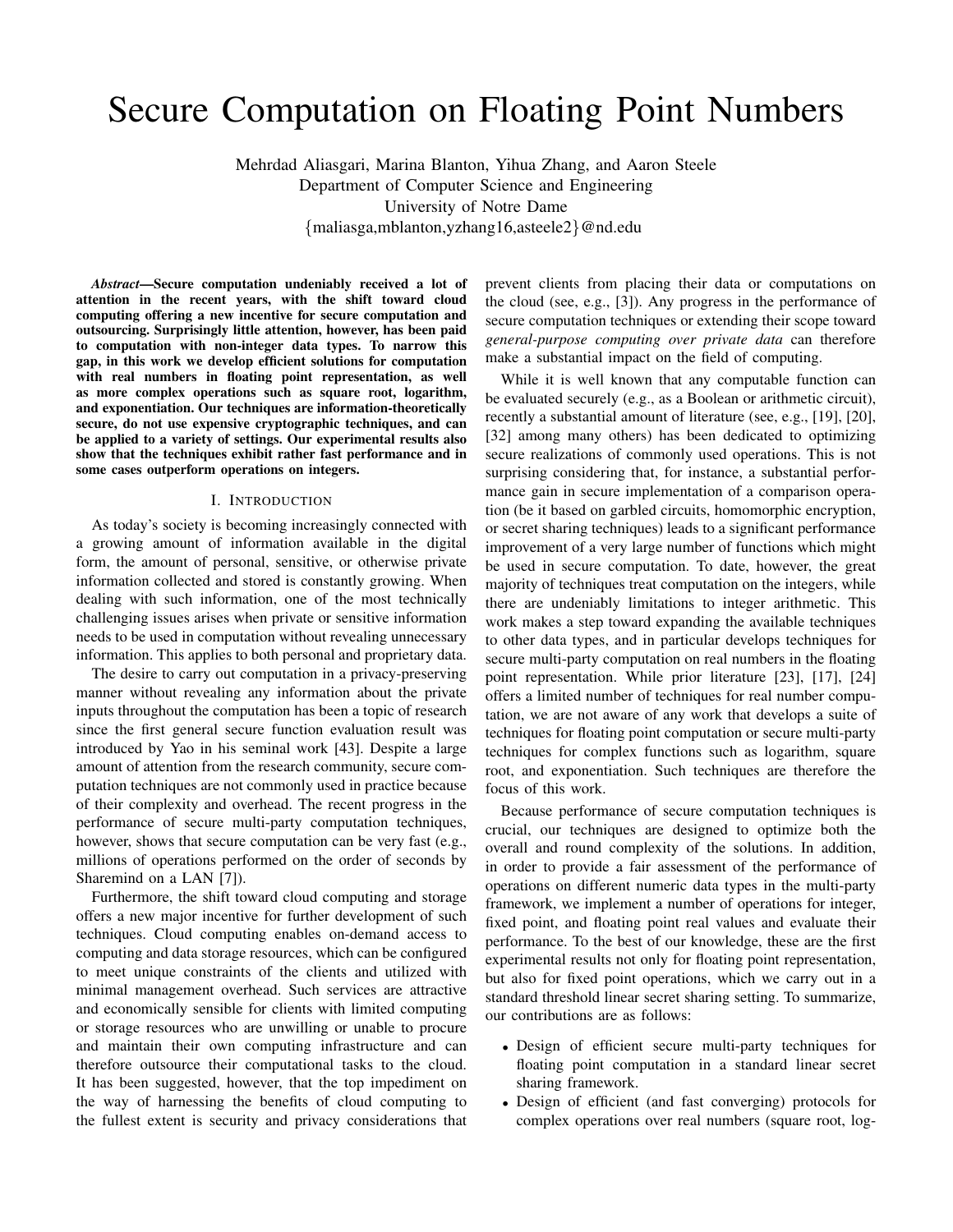arithm, and exponentiation).

• Evaluation of the developed and existing techniques for integer, fixed point, and floating point arithmetic.

Security of our protocols is shown in both passive (also known as semi-honest or honest-but-curious) and active (malicious) adversarial models.

## II. PRELIMINARIES

# *A. Framework*

In this work we use the multi-party setting in which  $n > 2$ parties  $P_1, \ldots, P_n$  jointly execute a prescribed functionality on private inputs and outputs. We utilize a linear secret sharing scheme (such as Shamir secret sharing scheme [41]) for representation of and secure computation on private values. To ensure composability of our protocols, we assume that prior to the computation, the parties  $P_1$  through  $P_n$  hold their respective shares of the input and also compute shares of the output. Then any party holding a private input will produce shares of its values before the computation starts, and upon computation completion the computational parties  $P_1$  through  $P_n$  send their shares to the entities that are entitled to learn the result. This gives flexibility to the problem setting in that the parties holding the inputs may be disjoint from the parties carrying out the computation (as in the case with outsourcing). Similarly, the parties receiving the output do not have to coincide with the input parties or computational parties.

Throughout this work we assume that parties  $P_1, \ldots, P_n$  are connected by pair-wise secure authenticated channels. Each input and output party also establishes secure channels with  $P_1$ through  $P_n$ . With a  $(n, t)$ -secret sharing scheme, any private value is secret-shared among *n* parties such that any  $t + 1$ shares can be used to reconstruct it, while  $t$  or fewer shares reveal no information about the shared value, i.e., it is perfectly protected in the information-theoretic sense. Therefore, the values of  $n$  and  $t$  should be chosen such that an adversary is unable to corrupt more than  $t$  computational parties.

In a secret sharing scheme that we utilize, any linear combination of secret-shared values can be performed by each computational party locally, without any interaction, but multiplication of two secret-shared values requires communication between all of them. In other words, if we let  $[x]$  denote that value x is secret-shared among  $P_1, \ldots, P_n$ , operations  $[x] + [y]$ ,  $[x] + c$ , and  $c[x]$  are performed by each  $P_i$  locally on its shares of x and y, while computation of  $[x][y]$  is interactive. We also use notation Output([a]) to denote that all parties broadcast their shares of  $a$  which allows them to reconstruct the value of a. All operations are assumed to be performed in a field  $\mathbb{F}_q$  for a small prime q greater than the maximum value that needs to be used in the computation (defined later).

Performance of secure computation techniques is of grand significance, as protecting secrecy of data throughout the computation often incurs substantial computational costs. For that reason, besides security, efficient performance of the developed techniques is one of our prime goals. Normally, performance of a protocol in the current setting is measured in terms of two parameters: (i) the number of interactive operations (multiplications, distributing shares of a private value or opening a secret-shared value) necessary to perform the computation, and (ii) the number of sequential interactions, or rounds. We employ the same metrics throughout this work.

#### *B. Related work*

Prior work on general techniques for secure two- and multiparty computation is extensive, and its review is beyond the scope of this work. Prior work more closely related to ours primarily concentrates on techniques for integer computation and includes work on bit decomposition [19], [36], [42], [39], where a secret-shared value is converted to shares of the bits in its binary representation; comparison [19], [36], [26], [38], where the operands may or may not have to be given in the bitdecomposed form; addition and subtraction of bit decomposed values [19], [8], [15]; and division [9], [13], [16], [30], [17], [12]. The majority of the above techniques concentrate on constant-round protocols (i.e., independent of the bit length of their operands), and the researchers over time gained notable performance improvement for some of the operations.

Techniques for secure *two-party* computation of logarithm are also known [35], but they do not immediately generalize to the multi-party setting. Techniques for computing on real values are starting to appear. In particular, Catrina and Saxena [17] use fixed point representation and develop techniques for several operations. Franz et al. [24] propose to use quantized logarithmic representation, which enables the relative error to be bounded for both very large and very small values, in the two-party setting (using homomorphic encryption and other tools). In addition, recently Franz et al. [25] proposed a solution for four basic operations on floating point numbers in the two-party setting with no implementation. Fouque et al. [23] provide two-party techniques for addition and multiplication using rational values. Also of interest, Setty et al. [40] developed GINGER, a system for verification of outsourced computation, including support for (limited) operations on floating point numbers. Given a sheer volume of applications that use real values and have been considered in prior literature in the secure computation context (e.g., scientific computing, biometric and signal processing, and data mining), additional work in standard frameworks is needed.

Recent implementations of secure multi-party techniques include [6], [5] and two-party techniques include [31], [33].

### *C. Building blocks*

Our solutions rely on the following existing building blocks:

•  $[r] \leftarrow$  RandInt(k) allows the parties to generate shares of a random  $k$ -bit value  $[r]$  without any interaction (see, e.g., [17]) using what can be viewed as a distributed pseudorandom function.<sup>1</sup>

<sup>&</sup>lt;sup>1</sup>More precisely, to produce a random integer without interaction, the parties generate it as the sum of random integers from  $[0, 2<sup>k</sup>)$ , producing a value longer than k bits long, the length of which depends on the number of parties  $n$  and the threshold value  $t$ .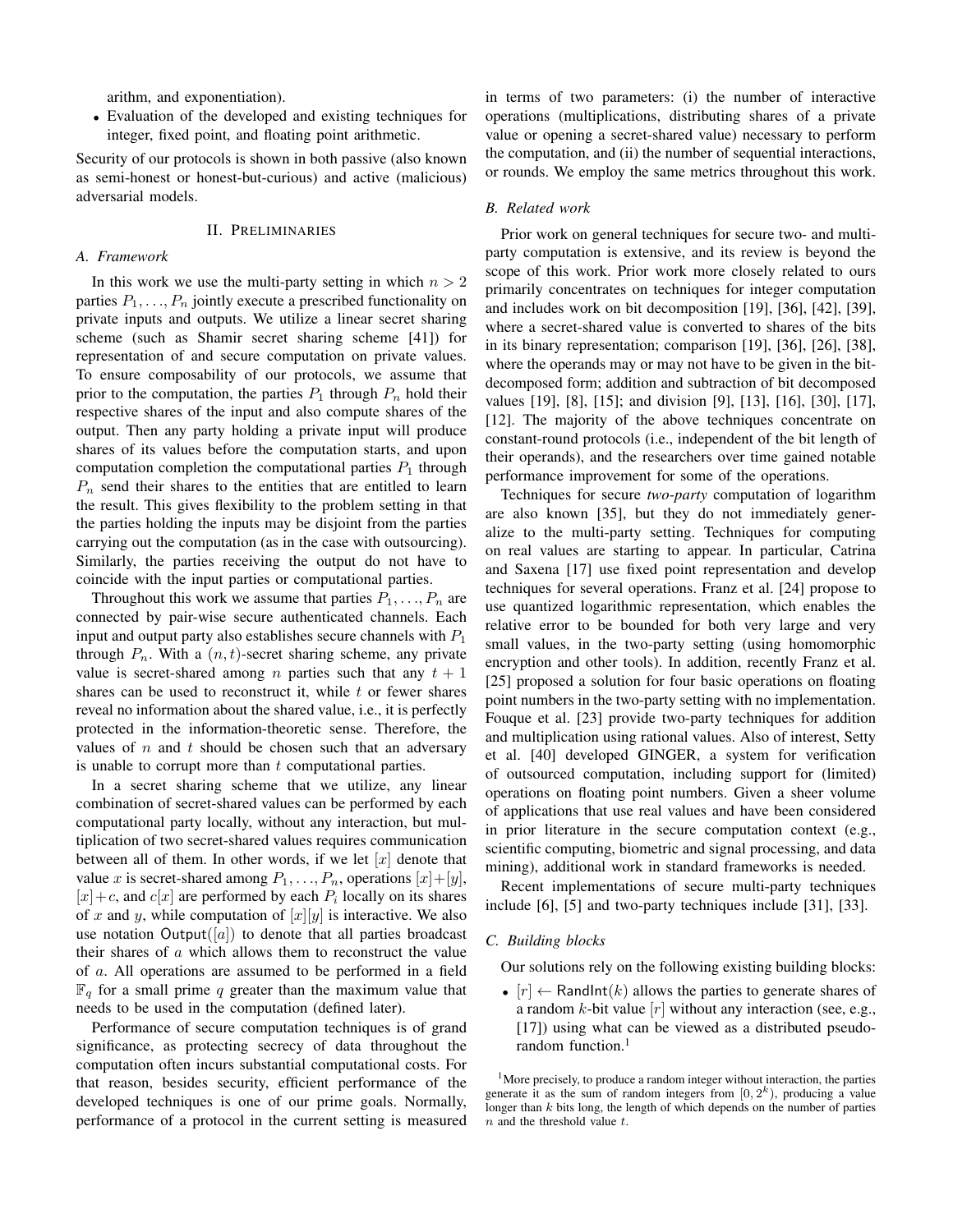- $[r] \leftarrow$  RandBit() allows the parties to produce shares of a random bit  $[r]$  using one interactive operation.
- $[c] \leftarrow XOR([a], [b])$  computes exclusive OR of bits a and b as  $[a] + [b] - 2[a][b]$  using one multiplication.
- $[c] \leftarrow OR([a], [b])$  computes OR of bits a and b as  $[a]$  +  $[b] - [a][b].$
- [b]  $\leftarrow$  Inv([a]) computes  $b = a^{-1}$  (in  $\mathbb{F}_q$ ). For a non-zero a this operation can be implemented using a single interaction, where the parties create a random  $[r]$ , compute and open  $c = r \cdot a$  and set  $[b] = c^{-1}[r]$ .
- $([y_1], \ldots, [y_n]) \leftarrow$  PreMul $([x_1], \ldots, [x_n])$  computes prefix-multiplication, where on input a sequence of integers  $x_1, \ldots, x_n$ , the output consists of  $y_1, \ldots, y_n$ , where each  $y_i = \prod_{j=1}^i x_j$ . The most efficient implementation of this operation in our framework that we are aware of is due to Catrina and de Hoogh [15] that uses 2 rounds and  $3n-1$  interactive operations, but works only on non-zero elements of a field. Most of the cost is input independent and can be performed ahead of time (after precomputation the cost becomes  $n$  interactive operations in 1 round).
- $([y_1], \ldots, [y_n]) \leftarrow \text{PreOR}([x_1], \ldots, [x_n]) \text{ computes }$ prefix-OR of *n* input bits  $x_1, \ldots, x_n$  and outputs  $y_1, \ldots,$  $y_n$  such that each  $y_i = \bigvee_{j=1}^i x_j$ . One possible implementation from [15] uses  $5n-1$  interactive operations in 3 rounds, which after input-independent precomputation becomes  $2n - 1$  interactive operations in 2 rounds.
- $[b] \leftarrow \mathsf{EQ}([x], [y], \ell)$  is an equality protocol that on input two secret-shared  $\ell$ -bit values x and y outputs a bit b which is set to 1 iff  $x = y$ . Secure multi-party implementation of this operation in [15] uses another protocol  $[b] \leftarrow \mathsf{EQZ}([x'], \ell)$ , which outputs bit  $b = 1$  iff  $x' = 0$ , by calling EQZ([x] – [y],  $\ell$ ). EQ and EQZ use  $\ell + 4 \log \ell$ interactive operations<sup>2</sup> in 4 rounds; after precomputation this becomes  $\log(\ell)+2$  interactive operations in 3 rounds.
- $[b] \leftarrow \mathsf{LT}([x], [y], \ell)$  is a comparison protocol that on input two secret-shared  $\ell$ -bit values x and y outputs a bit b which is set to 1 iff  $x < y$ . Efficient implementations of this function also exist, e.g., we can use the comparison protocol from [15] with 4 rounds and  $4\ell - 2$ interactive operations (or  $\ell + 1$  interactive operations in 3 rounds after precomputation). It similarly utilizes protocol  $[b] \leftarrow \text{LTZ}([x'], \ell)$  which outputs 1 iff  $x' < 0$  by calling LTZ([x] – [y],  $\ell$ ).
- $[y] \leftarrow$  Trunc $([x], \ell, m)$  computes  $[[x]/2^m]$ , where  $\ell$ is the length of  $x$ . This operation can be efficiently implemented, e.g., using the techniques of [15], which require 4 rounds and  $4m + 1$  interactive operations for this functionality, or  $m + 2$  interactive operations in 3 rounds after input-independent precomputation.
- $[x_{m-1}], \ldots, [x_0] \leftarrow$  BitDec $([x], \ell, m)$  performs bit decomposition of m least significant bits of x, where  $\ell$ is the size of  $x$ . An efficient implementation of this functionality can be found in [17] that uses  $log(m)$ rounds and  $m \log(m)$  interactive operations (note that the

complexity is independent of the size of its argument  $x$ ). • [a]  $\leftarrow$  FPDiv([x], [y],  $\gamma$ , f) performs division of floating point values  $x$  and  $y$  and produces floating point value x/y. It can be found in [17]. Here  $\gamma$  is the total length of floating point representation and  $2^{-f}$  is the precision (i.e., there are  $\gamma - f$  and f bits before and after the radix point, respectively). The complexity of this function for  $\gamma = 2f$  is  $3\log(\gamma) + 2\theta + 12$  rounds and  $1.5\gamma \log(\gamma) +$  $2\gamma\theta + 10.5\gamma + 4\theta + 6$  interactive operations, where  $\theta$  is the number of iterations equal to  $\lceil \log(\gamma/3.5) \rceil$ .

#### *D. Security model*

For each presented protocol, we define its secure functionality such that the parties carrying out the computation do not provide any input and do not receive any output. Instead, it is assumed that prior to the beginning of the computation the parties with inputs will secret-share their values among the parties carrying out the computation. Likewise, if the result of a computation is to be revealed to one or more parties, the computational parties will send their shares to the output parties who reconstruct the result. This allows for arbitrary composition of the protocols and their suitability for use in outsourced environments.

We next formally define security using the standard definition in secure multi-party computation for semi-honest adversaries, i.e., those that follow the computation as prescribed, but might attempt to learn additional information about the data from the intermediate results. We prove our techniques secure in the semi-honest model and then show that standard techniques for making the computation robust to malicious behavior apply to our protocols as well.

*Definition 1:* Let parties  $P_1, \ldots, P_n$  engage in a protocol  $\pi$  that computes function  $f(in_1, \ldots, in_n) = (out_1, \ldots, out_n),$ where in<sub>i</sub> and out<sub>i</sub> denote the input and output of party  $P_i$ , respectively. Let  $VIEW_{\pi}(P_i)$  denote the view of participant  $P_i$  during the execution of protocol  $\pi$ . More precisely,  $P_i$ 's view is formed by its input and internal random coin tosses  $r_i$ , as well as messages  $m_1, \ldots, m_k$  passed between the parties during protocol execution:

$$
VIEW_{\pi}(P_i) = (in_i, r_i, m_1, \ldots, m_k).
$$

Let  $I = \{P_{i_1}, P_{i_2}, \ldots, P_{i_t}\}\$  denote a subset of the participants for  $t < n$  and VIEW<sub> $\pi(I)$ </sub> denote the combined view of participants in I during the execution of protocol  $\pi$  (i.e., the union of the views of the participants in  $I$ ). We say that protocol  $\pi$  is *t*-private in presence of semi-honest adversaries if for each coalition of size at most  $t$  there exists a probabilistic polynomial time simulator  $S_I$  such that

$$
\{S_I(\mathsf{in}_I, f(\mathsf{in}_1, \ldots, \mathsf{in}_n)\} \equiv \{\mathsf{VIEW}_{\pi}(I), \mathsf{out}_I\},\
$$

where  $\text{in}_I = \bigcup_{P_i \in I} {\{\text{in}_i\}}$ ,  $\text{out}_I = \bigcup_{P_i \in I} {\{\text{out}_i\}}$ , and  $\equiv$ denotes computational indistinguishability.

## III. NEW BUILDING BLOCKS

Before proceeding with describing our solution for secure floating point arithmetic, we present new building blocks

<sup>&</sup>lt;sup>2</sup>In this work, we use  $log(a)$  to mean logarithm to the base 2,  $log_2(a)$ .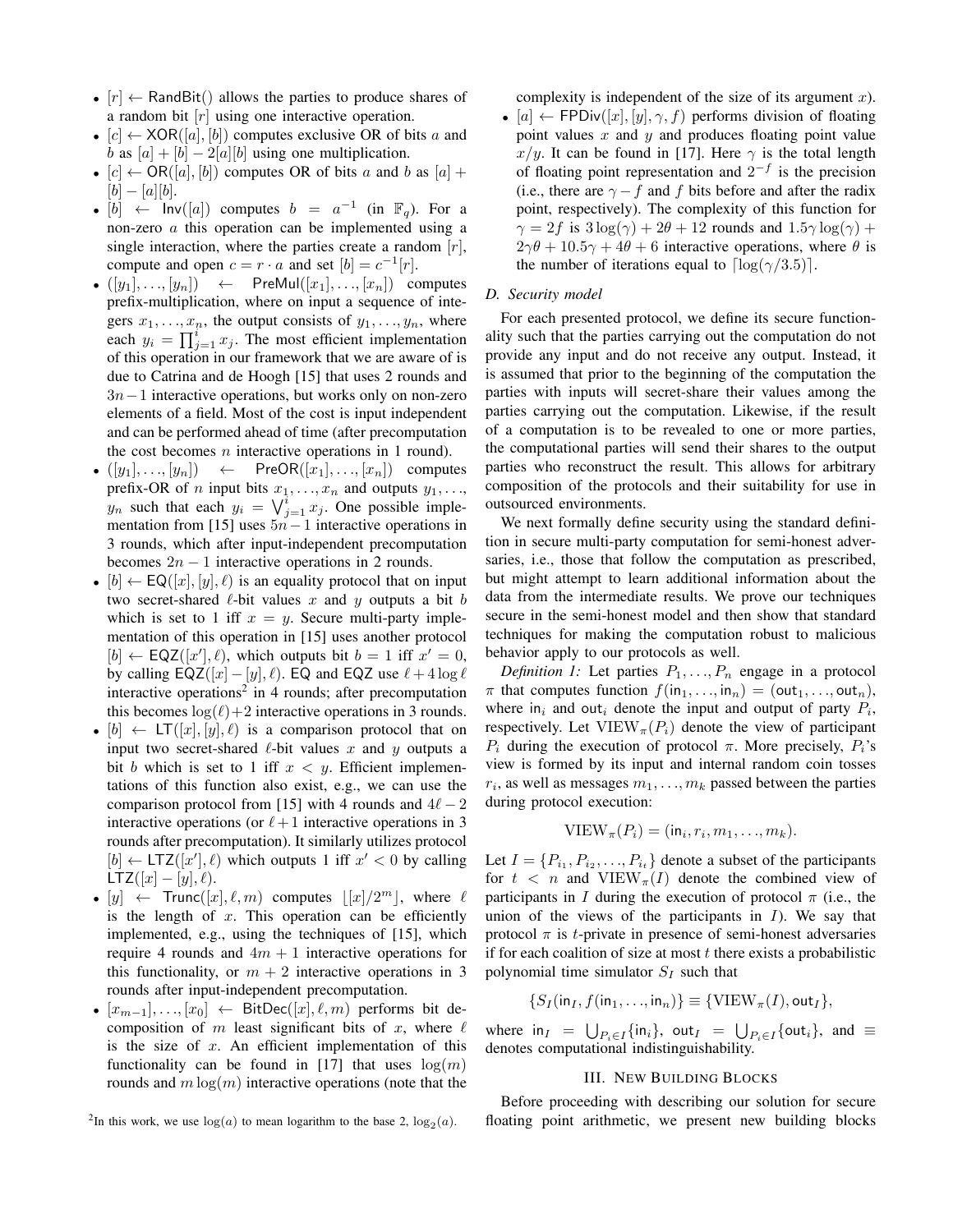which are used in several of our protocols and can also be of independent interest. Such building blocks are:

- $[b] \leftarrow$  Trunc $([a], \ell, [m])$  that performs truncation of its first argument [a] by an unknown number of bits  $m$ , where  $\ell$  is the bitlength of a. This operation is the same as division by an unknown power of 2. Note that a straightforward approach to implementing this functionality is to run  $Trunc([a], \ell, m)$  on all possible values of  $m < \ell$  and then obliviously choose one of them. This approach, however, results in  $O(\ell^2)$  interactive operations, while we are able to achieve notable  $O(\ell)$ in  $O(\log \log \ell)$  rounds. This, in particular, substantially outperforms general-purpose division. Our protocol is of independent interest and is used in this work in several types of operations on floating point numbers.
- $[a_0], \ldots, [a_{\ell-1}] \leftarrow B2U([a], \ell)$  is a conversion procedure from a binary to unary representation. It converts the first argument  $a < \ell$  from a binary to unary bitwise representation, where the output is  $\ell$  bits, a least significant bits of which are set to 1 and all others are set to 0. In this work, B2U constitutes a significant component of our truncation protocol by an unknown number of bits, and its efficiency helps us to achieve the claimed performance of Trunc.
- $[2^a] \leftarrow \text{Pow2}([a], \ell)$  raises 2 in the (unknown) power a supplied as the first argument, where the second argument  $\ell$  specifies the length of the values. In particular, the bitlength of  $2^a$  cannot exceed  $\ell$ , which means that a should be in the range  $[0, \ell)$ . Pow2 is called from many protocols including B2U, and is described next.

We implement  $[2^a] \leftarrow \text{Pow}([a], \ell)$  as follows: The logic behind

it is rather simple and consists of first computing  $m = \lceil \log \ell \rceil$ least significant bits  $[a_{m-1}], \ldots, [a_0]$  of  $[a]$  (since the result of raising 2 in the power of a longer than  $log(\ell)$ -bit value cannot be represented) and computing the result as  $\prod_{i=0}^{m-1} (2^{2^i} [a_i] +$  $1 - [a_i]$ ). This gives us complexity sub-linear in  $\ell$ .

 $[2^a] \leftarrow \text{Pow2}([a], \ell)$ 1)  $m \leftarrow \lceil \log \ell \rceil$ ; 2)  $[a_{m-1}], \ldots, [a_0] \leftarrow \text{BitDec}([a], m, m);$ 3)  $([x_0], ..., [x_{m-1}])$  ← PreMul $(2^{2^0} [a_0] + 1 - [a_0], ...,$  $2^{2^{m-1}}[a_{m-1}]+1-[a_{m_1}];$ 4) return  $[x_{m-1}]$ ;

In addition to using this Pow2 protocol as a building block of Trunc and B2U, we utilize it to implement other functionalities in this work and it is thus of independent interest.

In the next protocol, binary-to-unary conversion  $B2U([a], \ell)$ below, we first call  $Pow2([a], \ell)$ . We then create a random  $(\ell + \kappa)$ -bit value r, the  $\ell$  least significant bits of which are secret shared by the parties, and broadcast  $c = [2<sup>a</sup>] + [r]$  (steps 2 and 3). Here  $\kappa$  is a statistical security parameter, which is also used in many building blocks listed in section II-C. The function  $Bits(c, l)$  in step 4 returns  $l$  least significant bits of (public) c. Given the bits  $c_i$ 's of  $2^a$  blinded with a random value r, in step 5 we compute XOR of  $c_i$  and the corresponding bit  $r_i$  of r and store the resulting bits as  $x_i$ 's. As a result of this operation, we obtain that because  $a$  least significant bits of  $2^a$ are 0,  $c_i = r_i$  and  $x_i = 0$  for  $i = 0, \ldots, a - 1$ . Also, because the *a*th bit of  $2^a$  is 1,  $c_a \neq r_a$  and  $x_a = 1$ . The remaining most significant bits  $x_i$  can contain arbitrary values because of carry bit propagation. What matters to us, however, is the position of the first (smallest numbered) non-zero value among the bits  $x_i$ . As the next step in the computation, we execute PreOR on the computed bits  $x_i$ 's, as a result of which we obtain that a least significant bits  $y_0, \ldots, y_{a-1}$  are 0, while the remaining  $\ell$ −a bits  $y_a, \ldots, y_{\ell-1}$  are all set to 1. This allows us to easily obtain bits of the unary representation of  $\alpha$  by returning the complement of each computed bit.

| $[a_0], \ldots, [a_{\ell-1}] \leftarrow B2U([a], \ell)$                                                  |
|----------------------------------------------------------------------------------------------------------|
| 1) $[2^a] \leftarrow \text{Pow2}([a], \ell);$                                                            |
| 2) for $i = 0$ to $\ell - 1$ in parallel $[r_i] \leftarrow \text{RandBit}$ ;                             |
| 3) $c \leftarrow$ Output( $[2^a]$ + $2^{\ell}$ · Randlnt( $\kappa$ ) + $\sum_{i=0}^{\ell-1} 2^i[r_i]$ ); |
| 4) $(c_{\ell-1},,c_0) \leftarrow Bits(c,\ell);$                                                          |
| 5) for $i = 0$ to $\ell - 1$ in parallel $[x_i] \leftarrow c_i + [r_i] - 2c_i[r_i]$ ;                    |
| 6) $([y_0], \ldots, [y_{\ell-1}]) \leftarrow \text{PreOR}([x_0], \ldots, [x_{\ell-1}])$ ;                |
| 7) for $i = 0$ to $\ell - 1$ in parallel $[a_i] \leftarrow 1 - [y_i]$ ;                                  |
|                                                                                                          |

8) return  $[a_0], \ldots, [a_{\ell-1}];$ 

Lastly, we describe truncation  $Trunc([a], \ell, [m])$  and provide its protocol below. In the solution, we first produce bit-wise unary representation of its argument  $[m]$  using B2U. Because B2U also computes  $[2^m]$  at an intermediate step, we store that value as well instead of recomputing it. The computation starting from line 3 uses the structure of the regular truncation by a number of bits given in the clear as the starting point. In detail, we first choose  $\ell$  random bits, form an m-bit random r' and an  $(\kappa+\ell-m)$ -bit random r'' (without knowledge of m in the clear), and broadcast the value of  $a$  protected with an  $(\kappa+\ell)$ -bit random  $r = 2^m r'' + r'$  (lines 3–6). After performing modulo reduction of the result (using all possible powers of 2 as the moduli), we obtain  $c'' = (a + r) \bmod 2^m$  (line 8). Because a mod  $2^m = c'' - r' + 2^m d$ , where d is a bit which equals to 1 if a mod  $2^m + r' > 2^m$ , we need to compute the value of  $d$  and compensate for the error. This is done on lines 9–10, where the returned result is  $(a-(a \mod 2^m))2^{-m}$ . Note that the output of Trunc is meaningful only when  $0 \le m \le \ell$ .

| $[b] \leftarrow$ Trunc $([a], \ell, [m])$                                                             |
|-------------------------------------------------------------------------------------------------------|
| 1) $\langle [x_0], \ldots, [x_{\ell-1}]\rangle, [2^m] \leftarrow B2U([m], \ell);$                     |
| 2) $[2^{-m}] \leftarrow Inv([2^m])$ ;                                                                 |
| 3) for $i = 0$ to $\ell - 1$ in parallel $[r_i] \leftarrow \text{RandBit}$ ;                          |
| 4) $[r'] \leftarrow \sum_{i=0}^{\ell-1} 2^i [x_i][r_i];$                                              |
| 5) $[r''] \leftarrow 2^{\ell} \cdot \text{RandInt}(\kappa) + \sum_{i=0}^{\ell-1} 2^i (1-[x_i])[r_i];$ |
| 6) $c \leftarrow$ Output([a] + [r''] + [r']);                                                         |
| 7) for $i = 1$ to $\ell - 1$ in parallel $c_i' = c \mod 2^{i}$ ;                                      |
| 8) $[c''] \leftarrow \sum_{i=1}^{\ell-1} c'_i([x_{i-1}]-[x_i]);$                                      |
| 9) $[d] \leftarrow LT([c''], [r'], \ell);$                                                            |
| 10) $[b] \leftarrow ([a] - [c''] + [r'])[2^{-m}] - [d];$                                              |
| 11) return $[b]$ ;                                                                                    |
|                                                                                                       |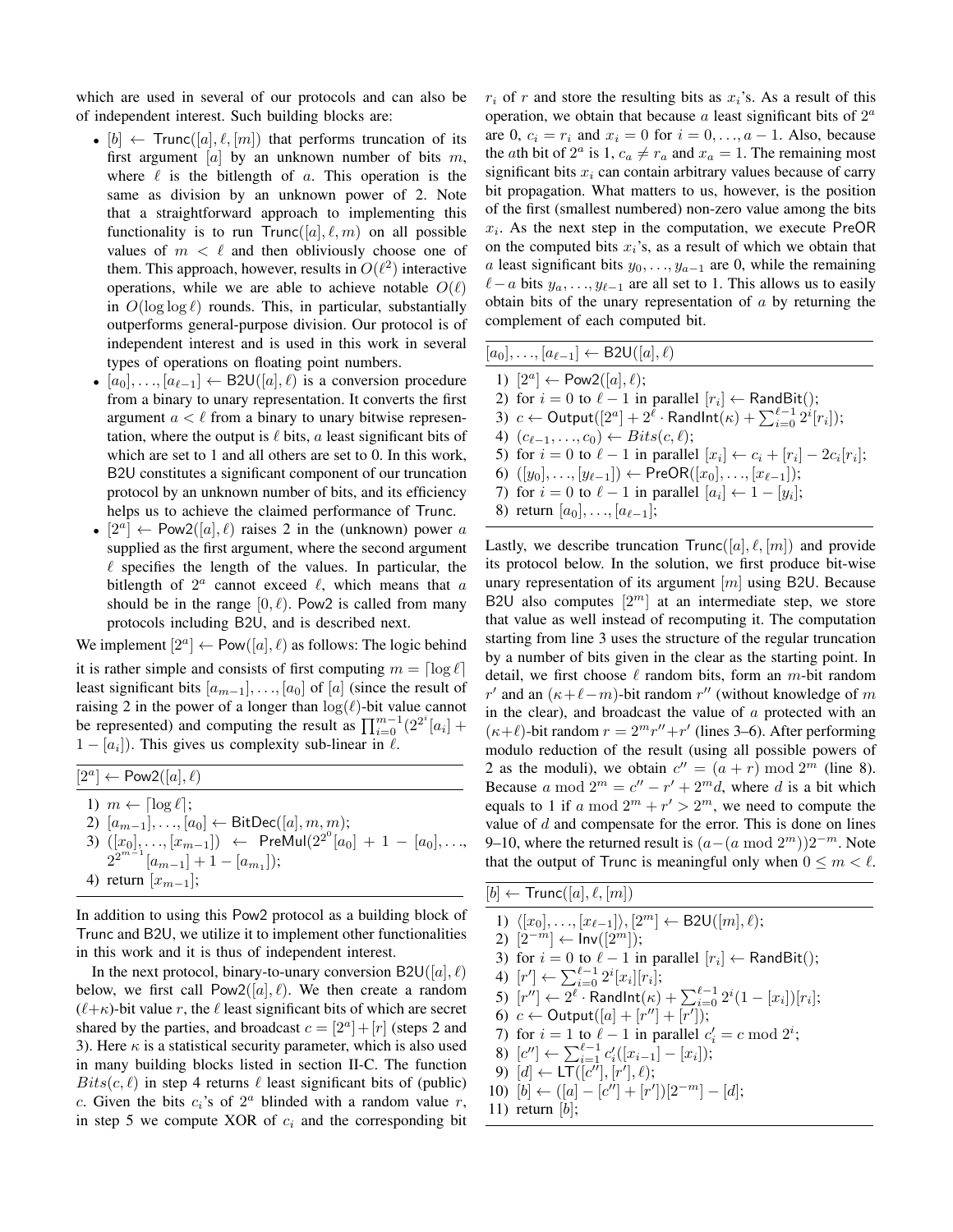Note that because the protocol already computes  $a \mod 2^m$ , we can use its steps to easily realize  $Mod2m([a], \ell, [m])$ function for computing modulo reduction for  $2^m$ , where m is secret shared. To accomplish this, all that is needed is to replace line 10 in Trunc with  $[b] \leftarrow [c''] - [r'] + [2^m][d].$ 

The round complexity and number of interactive operations of the above protocols and other protocols for floating point computation that we develop are provided in Table I.

# IV. BASIC OPERATIONS IN FLOATING POINT **REPRESENTATION**

## *A. Floating point representation*

Today the floating point format is the most common representation for real numbers on computers due to its obvious precision advantages over fixed point or integer representation. Floating point representation consists of a fixed-precision significand  $v$  and an exponent  $p$  which specifies how the value is to be scaled (using a specified base), e.g., the value of the form  $v \cdot 2^p$  when base is 2. To maximize precision and the number of representable values, floating point numbers are typically stored in normalized form, where the significand stores the leading non-zero bit and a fixed number of bits that follows. Then because 0 does not have such a representation, to preserve correctness of the computation, we choose to explicitly store with each value a bit which indicates whether the value is 0. For performance reasons we also store the sign bit separately; this prevents us from explicitly testing for 0 values and the sign during basic operations. We therefore represent each real value u as a 4-tuple  $(v, p, z, s)$  with base 2, where v is an  $\ell$ -bit significand, p is a k-bit exponent, z is a bit which is set to 1 iff  $u = 0$ , and s is a sign bit which is set when the value is negative. We obtain that  $u = (1 - 2s)(1 - z)v \cdot 2^p$ . When  $u = 0$ , we also maintain that  $z = 1$ ,  $v = 0$ , and  $p = 0$ .

Each non-zero value is normalized, which in our representation means that the most significant bit of  $v$  is always set to 1 and therefore  $v \in [2^{\ell-1}, 2^{\ell})$ . This is done by adjusting the (signed) exponent  $p$  accordingly, which is from the range  $(-2^{k-1}, 2^{k-1})$  that we denote by  $\mathbb{Z}_{\langle k \rangle}$ . The mapping from negative values to elements of the field is straightforward: for any  $a \in \mathbb{Z}_{\langle k \rangle}$ , we define it as  $\text{fld}(a) = a \mod q$ . This representation is guaranteed to work correctly with both field operations (i.e., addition and multiplication), and other protocols (for instance, truncation) are also designed to work with this representation.

While error detection is not a common topic in secure multi-party literature, and error indicators can leak information about private data, for the type of operations developed in this work we consider error detection an important enough topic to address. This mechanism is optional, and if for certain computations the fact that an error occurred may result in a privacy leak, error detection can be avoided with the understanding that in the case of an error a valid, but meaningless result will be returned.

Among the five IEEE exceptions for floating point numbers, we only consider four main error types: *invalid operation* (e.g., square root or logarithm of a negative input), *division by zero* (e.g., division by 0 or logarithm of 0), *overflow*, and *underflow* (the absolute value of the output of an operation is either too large or too small to be represented using finite precision). The last IEEE exception for floating point numbers, inexact (the rounded result of a valid operation requires higher precision than what is used), is usually masked, and we therefore omit detection of such an error. Among all operations on floating point numbers that we consider in this work, the first two types of exceptions (i.e., invalid operation and division by zero) can only occur in division, square root, and logarithm. For such cases, we utilize a special flag, Error, which is set when one of these exceptions is triggered. For example, in the logarithm protocol, if the input is either 0 (division by zero exception) or negative (invalid operation exception), then the error flag is set. The other two types of exceptions, underflow and overflow, can occur in division, multiplication, addition, subtraction, and exponentiation operations. To check for these exceptions, one only needs to perform two comparisons at the end of protocols: If the exponent of the result is either greater than the maximum exponent value  $2^{k-1} - 1$  or it is less than the minimum exponent value  $-2^{k-1} + 1$ , then overflow or underflow, respectively, has occurred. For simplicity of presentation, we do not explicitly include these two comparisons in our protocols. Furthermore, we leave them optional and do not include them in the implementation, as the probability of such errors occurring in practice with the adequate choice of parameters  $\ell$  and  $k$  is extremely small.

As mentioned above, the error flag is set as part of operation execution. If it is not immediately revealed, the parties will need to maintain a global error indicator. This global error indicator is ORed with the error flag returned from an operation after each operation in which an exception can take place. The computational parties can handle errors in one of three ways as described in [25]. Namely, either the parties can open the error flag after each operation, the flag can be opened periodically after a certain number of operations, or it can be returned to the parties entitled to learn the result at the end of all of operations. What strategy is adopted is guided by the amount of information that the error flag may leak about the inputs. It is also trivial to extend our exception detection to a more fine-grained approach by using a dedicated flag for each type of exception.

In our protocols we require that  $\mathbb{F}_q$  is such that integers of length max $(2\ell + 1, k)$  can be represented (to accommodate expansion during multiplication or division). Also, if overflow and underflow detection is used, the above changes to  $\max(2\ell + 1, k + 1).$ 

#### *B. Basic operations on floating point numbers*

We next show how we can securely realize basic operations on real values in the floating point representation.

*1) Multiplication and division:* Multiplication of two floating point numbers  $\langle v_1, p_1, z_1, s_1 \rangle$  and  $\langle v_2, p_2, z_2, s_2 \rangle$  is performed by first multiplying their significands  $v_1$  and  $v_2$  to obtain a  $2\ell$ -bit product v. The product then needs to be truncated by either  $\ell$  or  $\ell - 1$  bits depending on whether the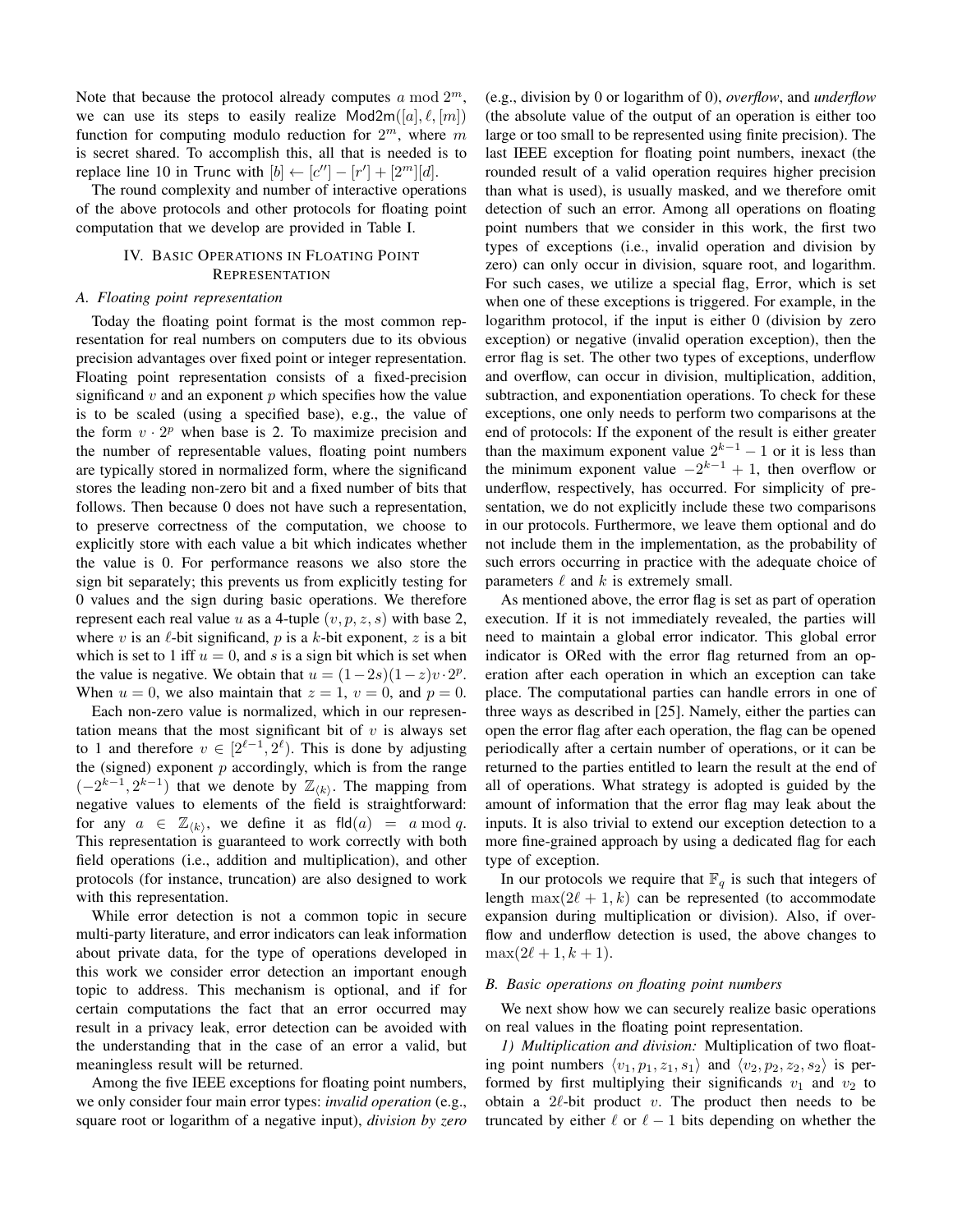most significant bit of  $v$  is 1 or not. In the protocol below this is accomplished obliviously on lines 2–4. Partitioning this truncation into two steps allows us to reduce the number of interactive operations (at a slight increase in the number of rounds). After computing the zero and sign bits of the product (lines 5–6), we obliviously adjust the exponent for non-zero values by the amount of previously performed truncation.

 $\langle [v], [p], [z], [s] \rangle \leftarrow \textsf{FLMul}(\langle [v_1], [p_1], [z_1], [s_1] \rangle, \langle [v_2], [p_2], [z_2] \rangle),$  $|s_2|\rangle)$ 

1)  $[v] \leftarrow [v_1][v_2];$ 2)  $[v] \leftarrow \text{Trunc}([v], 2\ell, \ell - 1);$ 3)  $[b] \leftarrow \mathsf{LT}([v], 2^{\ell}, \ell+1);$ 4)  $[v] \leftarrow \text{Trunc}(2[b][v] + (1 - [b])[v], \ell + 1, 1);$ 5)  $[z] \leftarrow OR([z_1],[z_2])$ ; 6)  $[s] \leftarrow \text{XOR}([s_1], [s_2])$ ; 7)  $[p] \leftarrow ([p_1] + [p_2] + \ell - [b])(1 - [z]);$ 8) return  $\langle [v], [p], [z], [s] \rangle;$ 

The complexity of this and other protocols in this section are given in Table I. The numbers listed correspond to the minimal number of rounds and interactive operations, which often requires rearranging computation in the protocols. For example, computing  $2[b][v] + (1 - [b])[v]$  on line 4 of FLMul uses only one multiplication; computation on lines 1, 5, and 6 of FLMul can be carried out in parallel, etc. When multiple possibilities exist for the building blocks, we use the complexities listed in section II-C. Also, in certain computation we might need to multiply a floating point number by a constant. Then if one of the operands (or even only some components of one operand) is given in the clear, the complexity of this protocol reduces. In particular, multiplications on lines 1, 5, and 6 become local, which also reduces the number of rounds.

The main component of our division protocol is a simplified division SDiv given in Appendix A, which we modified from the fixed point division FPDiv in [17]. Because FPDiv uses Goldschmidt's method for division, it pays the price of normalizing the divisor in order to compute the initial approximation. With our floating point representation, however, all values are already normalized, and the initial approximation can be computed at very low cost. In fact, since the divisor in our format is between  $2^{\ell-1}$  and  $2^{\ell}-1$ , our initial approximation of one over the divisor is always set to  $2^{-\ell}$ . We provide additional details about SDiv in Appendix A.

As the first step of our floating point division protocol FLDiv, we execute simple division SDiv on the significands (line 1). Note that, in order to avoid executing it on a zero divisor, we ensure that the second argument to SDiv is nonzero. The output of SDiv is a normalized either  $(\ell + 1)$ -bit or  $\ell$ -bit value. The truncation on line 3 assures that the final value of division is always a normalized  $\ell$ -bit value. We then adjust the exponent  $p$  of the result accordingly. When  $z_2$  is set, we need to also set the error flag (division by 0 if  $z_1$  is not set and invalid operation when  $z_1$  is also set).

$$
(\langle [v],[p],[z],[s]\rangle, [\mathsf{Error}]) \quad \leftarrow \quad \mathsf{FLDiv}(\langle [v_1],[p_1],[z_1],[s_1]\rangle,
$$

 $\langle [v_2], [p_2], [z_2], [s_2]\rangle)$ 

1)  $[v]$  ← SDiv( $[v_1], [v_2] + [z_2], \ell$ ); 2)  $[b] \leftarrow \mathsf{LT}([v], 2^{\ell}, \ell + 1);$ 3)  $[v] \leftarrow \text{Trunc}(2[b][v] + (1 - [b])[v], \ell + 1, 1);$ 4)  $[p] \leftarrow (1 - [z_1])([p_1] - [p_2] - \ell + 1 - [b]);$ 5)  $[z] \leftarrow [z_1]$ ; 6)  $[s] \leftarrow \text{XOR}([s_1], [s_2])$ ; 7)  $[Error] \leftarrow [z_2];$ 8) return  $(\langle [v], [p], [z], [s] \rangle,$  [Error]);

*2) Addition and subtraction:* Addition and subtraction of floating point values is more involved due to the need to align the arguments to the same exponents. Also, we do not explicitly provide a subtraction protocol as subtraction  $FLSub(\langle [v_1], [p_1], [z_1], [s_1]\rangle, \langle [v_2], [p_2], [z_2], [s_2]\rangle)$ can be performed by calling  $FLAdd(\langle [v_1], [p_1], [z_1], [s_1] \rangle)$ ,  $\langle [v_2], [p_2], [z_2], 1 - [s_2] \rangle).$ 

The intuition behind our approach is to shift the significand of the larger input by the appropriate number of bits to align the inputs, then perform addition using the inputs' signs, followed by truncation and normalization.

In the protocol below, we first compute shares of the larger and the smaller of both the significands and exponents, denoted by  $v_{max}$ ,  $v_{min}$ ,  $p_{max}$ , and  $p_{min}$ , respectively (lines 1-7). Computation of the exponents is straightforward, while for significands, if the exponents  $p_1$  and  $p_2$  differ, the larger value  $v_{max}$  is set based on the summand with the larger exponent, otherwise, it is set based on the larger significand.

The logic used in the protocol depends on the signs of inputs (i.e., if they are the same, the values are being added; otherwise, they are being subtracted), and the difference  $s_3$ (line 8) indicates which case takes place. We also need to look at the difference between the exponents, denoted by  $\Delta$ . There are two cases to consider: (i)  $\Delta > \ell$  and (ii)  $0 \leq \Delta \leq \ell$ . When  $\Delta > \ell$  and  $s_3 = 0$  (addition), there is no need to perform addition and the significand and exponent of the output are set to  $v_{max}$  and  $p_{max}$ , respectively.<sup>3</sup> When  $\Delta > \ell$  and  $s_3 = 1$ (subtraction), how the algorithm proceeds depends on whether  $v_{max} > 2^{\ell-1}$  or otherwise  $v_{max} = 2^{\ell-1}$ . In the former case, to obtain the result, we need to subtract 1 from  $v_{max}$ , while setting the exponent to  $p_{max}$ . This is because when we subtract  $v_{min}$  from  $v_{max}$  the result will have the same exponent as  $p_{max}$  and its significand will be  $v_{max}$  –1 because we only keep  $\ell$  most significant bits. In the latter case,  $v_{max} = 2^{\ell-1}$ , and the final result's significand will be  $\ell - 1$  bits long consisting of all 1s, which we can make  $\ell$  bits long by appending a 1 and setting the exponent to  $p_{max} - 1$ . To accommodate both cases in one statement, we use  $v_3 = 2(v_{max} - s_3) + 1$  on line 11. If the former case occurs, then  $v_3$  will have  $\ell + 1$  bits in which case the extra least significant bit will be later removed. If the latter case occurs,  $v_3$  will contain the correct  $\ell$ -bit value, but the exponent will later need to be set by decrementing  $p_{max}$ .

 $3$ As with all other protocols, we store the most significant  $\ell$  bits of the result by truncating all remaining bits when the intermediate results are longer than  $\ell$ -bits long. This corresponds to rounding down the absolute value.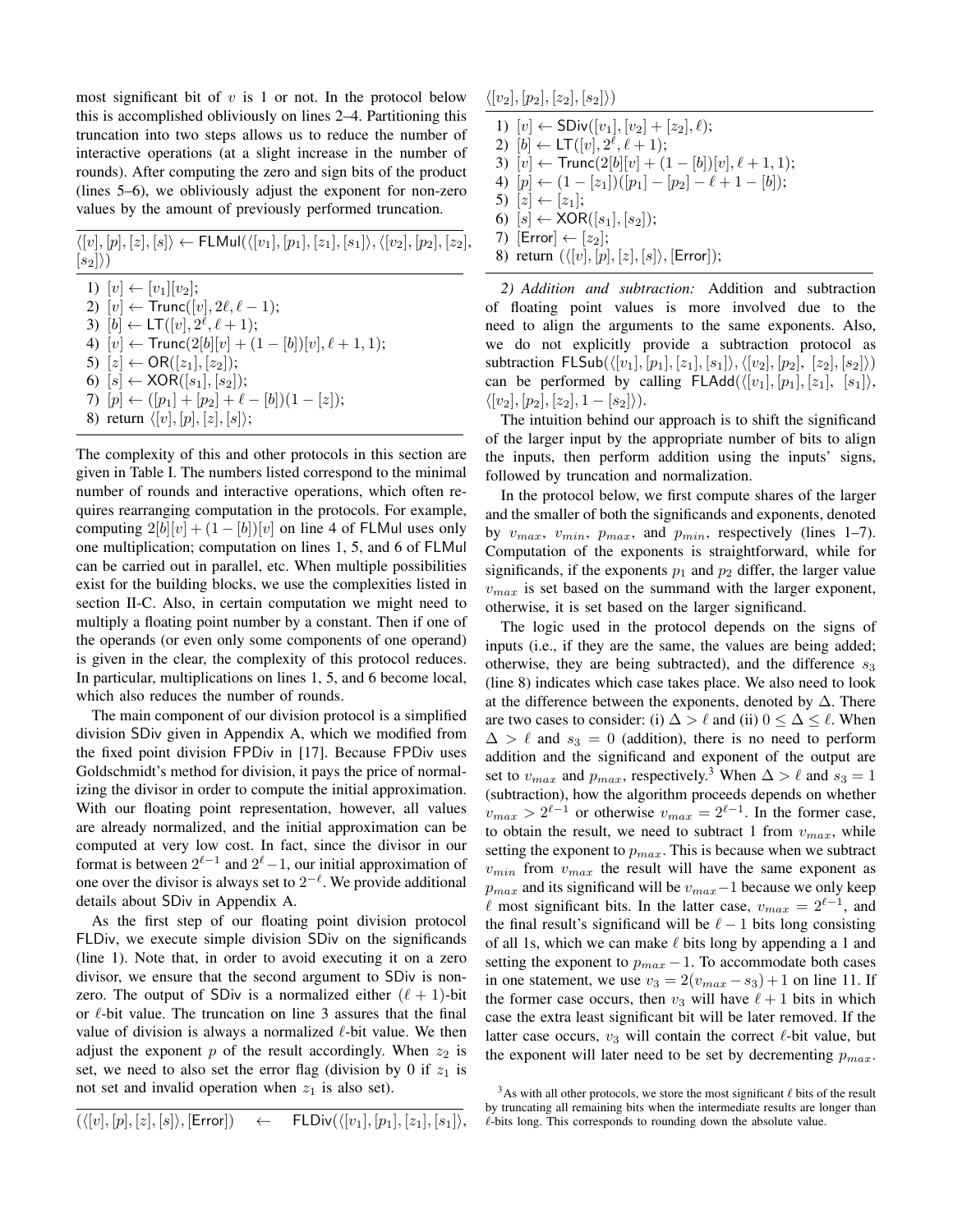When  $\Delta \leq \ell$ , we keep the minimum exponent and shift the maximum significand by  $\Delta$  bits. This is done by multiplying  $v_{max}$  by  $2^{\Delta}$ , where  $2^{\Delta}$  is obtained using Pow2 function (line 10). Therefore  $v_4 = v_{max} 2^{\Delta} + (1-2s_3)v_{min}$  will have  $\ell + \Delta \pm$ 1 bits, which is at most  $2\ell$ . Next, we combine the two cases above (line 13) using the result of the comparison on line 9: v is either  $v_3$  (when  $\Delta > \ell$ ) or  $v_4$  (when  $\Delta \leq \ell$ ). To make v of a fixed length we also multiply it by  $2^{\ell-\Delta}$ . Note that  $\ell-\Delta$ is always positive. We obtain that now v will have  $2\ell + \delta$  bits where  $\delta$  is either 0 or  $\pm 1$ . Because we can only keep  $\ell$  most significant bits of v, we truncate  $\ell-1$  least significant bits from the result to ensure that at least  $\ell$  most significant bits of v are always kept (line 14). Now we need to normalize the result and remove the extra bits. To do so, we first bit-decompose v and using prefix-OR calculate the location  $p_0$  of the most significant bit set to 1 in  $v$ 's bit decomposition (lines 15–17). Then we shift v to left by  $p_0$  bits by multiplying the value by  $2^{p_0}$ . Now v has exactly  $\ell + 2$  bits and is normalized, from which two least significant bits are removed (line 18–19).

We also need to adjust the exponent of the result to reflect the shiftings and truncations performed. If  $\Delta > \ell$ , then  $p_0 = 0$ when  $v > 2^{\ell-1}$  and  $p_0 = 1$  otherwise when  $v = 2^{\ell-1}$ . Thus the final exponent should be  $p_{max} - p_0$ . If  $\Delta \leq \ell$ , then since we truncate the result by  $\Delta + 1$  and then we shift it by  $p_0$ , the original exponent  $p_{min}$  needs to be adjusted accordingly. This means that the final exponent p will be  $p_{min} + \Delta + 1 - p_0 =$  $p_{max} - p_0 + 1$  (line 20).

Lastly, we check whether any of the original summands are 0, in which case the computed sum can be incorrect, and the result instead is set to equal the non-zero summand (line 21).

The rest of the algorithm computes the remaining elements of the result. In particular, the zero bit is set based on whether the computed significand is 0. The exponent is adjusted similar to the adjustment of the significand on line 21 and takes into account zero values. The computation of the sign of the result on line 24 is similar to the computation of the larger significand on line 7 using the sign of the larger summand. The sign is then adjusted (similar to  $v$  and  $p$ ) to take into account zero values (line 25).

 $\langle [v], [p], [z], [s] \rangle \leftarrow \mathsf{FLAdd}(\langle [v_1], [p_1], [z_1], [s_1] \rangle, \langle [v_2], [p_2], [z_2],$  $|s_2\rangle\rangle$ 

- 1)  $[a] \leftarrow LT([p_1], [p_2], k);$
- 2)  $[b] \leftarrow \mathsf{EQ}([p_1], [p_2], k);$
- 3)  $[c] \leftarrow \mathsf{LT}([v_1], [v_2], \ell);$
- 4)  $[p_{max}] \leftarrow [a][p_2] + (1 [a])[p_1];$
- 5)  $[p_{min}] \leftarrow (1 [a])[p_2] + [a][p_1];$
- 6)  $[v_{max}] \leftarrow (1 [b])([a][v_2] + (1 [a])[v_1]) + [b][[c][v_2] +$  $(1 - [c])[v_1]$ ;
- 7)  $[v_{min}] \leftarrow (1 [b])([a][v_1] + (1 [a])[v_2]) + [b][[c][v_1] +$  $(1 - [c])[v_2]$ ;
- 8)  $[s_3] \leftarrow \text{XOR}([s_1], [s_2])$ ;
- 9)  $[d] \leftarrow \mathsf{LT}(\ell, [p_{max}] [p_{min}], k);$
- 10)  $[2^{\Delta}]$  ← Pow2((1 [d])([ $p_{max}$ ] [ $p_{min}$ ]),  $\ell + 1$ );
- 11)  $[v_3] \leftarrow 2([v_{max}] [s_3]) + 1;$
- 12)  $[v_4] \leftarrow [v_{max}][2^{\Delta}] + (1 2[s_3])[v_{min}];$
- 13)  $[v] \leftarrow ([d][v_3] + (1 [d])[v_4])2^{\ell}$ lnv $([2^{\Delta}]);$ 14)  $[v] \leftarrow \text{Trunc}([v], 2\ell + 1, \ell - 1);$ 15)  $[u_{\ell+1}], \ldots, [u_0] \leftarrow \text{BitDec}([v], \ell + 2, \ell + 2);$ 16)  $[h_0], \ldots, [h_{\ell+1}] \leftarrow \text{PreOR}([u_{\ell+1}], \ldots, [u_0]);$ 17)  $[p_0] \leftarrow \ell + 2 - \sum_{i=0}^{\ell+1} [h_i];$ 18)  $[2^{p_0}] \leftarrow 1 + \sum_{i=0}^{\ell+1} 2^i (1 - [h_i])$ ; 19)  $[v] \leftarrow \text{Trunc}([2^{p_0}] [v], \ell + 2, 2);$ 20)  $[p] \leftarrow [p_{max}] - [p_0] + 1 - [d];$ 21)  $[v] \leftarrow (1 - [z_1])(1 - [z_2])[v] + [z_1][v_2] + [z_2][v_1];$ 22)  $[z] \leftarrow \textsf{EQZ}([v], \ell);$ 23)  $[p] \leftarrow ((1-[z_1])(1-[z_2])[p]+[z_1][p_2]+[z_2][p_1])(1-[z]);$ 24)  $[s] \leftarrow (1 - [b])([a][s_2] + (1 - [a])[s_1]) + [b][[c][s_2] + (1 - [a])$  $[c]$ [c]] $[s_1]$ ]; 25)  $[s] \leftarrow (1-[z_1])(1-[z_2])[s] + (1-[z_1])[z_2][s_1]+[z_1](1-$ 
	- $[z_2]$ ][s<sub>2</sub>];
	- 26) return  $\langle [v], [p], [z], [s] \rangle;$

As in the case of FLMul, complexity of FLAdd can be reduced when one operand is a constant given in the clear. In this case, not only a number of multiplications can be performed locally, but also depending on the operand's value, some other operations might become unnecessary (e.g., the comparison on line 3).

*3) Additional operations:* We conclude description of basic floating point operations by providing two other commonly used operations: comparisons and rounding.

The comparison operation below outputs bit  $b$ , which is set to 1 iff the first operand is less than the second operand. Based on the inputs' signs and zero indicators, their exponents determine which input is larger. When neither of the operands is 0 and they have the same sign, the result can be determined by comparing the exponents (and the significands as well when the exponents are equal). This computation appears on lines 1– 5. In the protocol,  $b^+$  and  $b^-$  denote the result of comparison if both inputs are positive and if both are negative, respectively. Then line 6 adjusts the result to cover the cases when at least one operand is 0 or when the signs are different  $([s_1](1-[s_2]))$ is used for opposite signs on line 6). Note that when both inputs are negative with different exponents, the one with the smaller exponent is larger. Also note that when both operands are 0 or equal, the output of this function is 0.

Other relations (such as less than or equal, greater than, equality, etc.) can be easily constructed from the above protocol. It is not difficult to construct FLEQ protocol that avoids calls to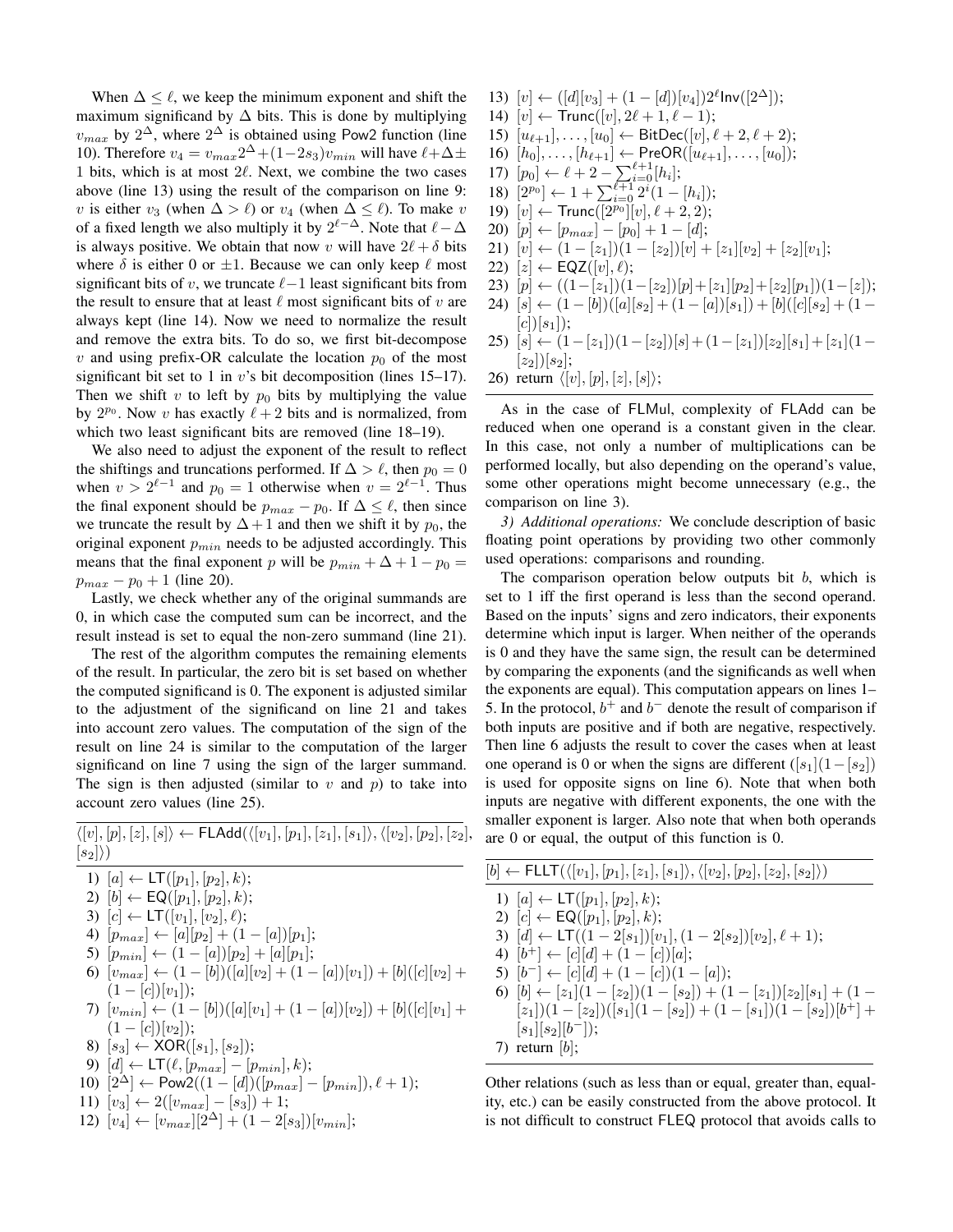| Protocol        | <b>Rounds</b>                     | <b>Interactive operations</b>                                                     |
|-----------------|-----------------------------------|-----------------------------------------------------------------------------------|
| B <sub>2U</sub> | $\log \log \ell + 4$              | $6\ell + 3\log\ell + (\log\ell)\log\log\ell - 1$                                  |
| <b>Trunc</b>    | $\log \log \ell + 9$              | $12\ell + (\log \ell) \log \log \ell + 3 \log \ell$                               |
| FLMul           | 11                                | $8\ell + 10$                                                                      |
| <b>FLDiv</b>    | $2\log\ell+7$                     | $2\log \ell(\ell+2)+3\ell+8$                                                      |
| FLAdd           | $\log \ell + \log \log \ell + 27$ | $14\ell + 9k + (\log \ell) \log \log \ell + (\ell + 9) \log \ell + 4 \log k + 37$ |
| <b>FLIT</b>     |                                   | $4\ell + 5k + 4\log k + 13$                                                       |
| <b>FLRound</b>  | $\log \log \ell + 30$             | $15\ell + (\log \ell) \log \log \ell + 15 \log \ell + 8k + 10$                    |
|                 |                                   |                                                                                   |

TABLE I

COMPLEXITY OF FLOATING POINT AND SUPPLEMENTAL PROTOCOLS.

LT and is more efficient.

The rounding function FLRound that we provide operates in two different modes: if mode  $= 0$ , it computes floor, and if  $mode = 1$ , it computes ceiling.

The logic behind our approach is simple: The input has a fractional part only if its exponent is negative. In this case, we need to truncate the input's significand to remove only the fractional part.

As the first step of our protocol (lines 1–2), we look at the input's exponent  $p_1$ . If  $p_1 < -\ell + 1$ , then the input value is from the range  $(-1, 1)$  and thus the output should be either 0 or  $\pm 1$  depending on mode. If, however,  $p_1$  is positive, the output of the rounding function is equal to the input (i.e., the input is an integer). The only case that requires non-trivial computation is when  $p_1$  is between 0 and  $-\ell$ . In this case, rounding amounts to setting  $-p_1$  least significant bits of the significand  $v_1$  to 0. Furthermore, if those bits are not all 0, then based on the input's sign and mode we need to add  $2^{-p_1}$ to the significand, the effect of which will be incrementing the integer value by 1. For instance, if we are to compute the floor of input  $-3.54$ , then the output should be  $-(3 + 1) = -4$ . This computation is performed on lines 3–5.

Now, if the addition on line 5 results in an overflow, then the result v needs to be adjusted. Because  $2^{\ell-1} \le v_1 < 2^{\ell}$ and we are adding either 0 or 1 to it, the overflow happens only when  $v = 2^{\ell}$ . In this case, we set the value to  $2^{\ell-1}$  (line 7) and increment the exponent by 1. To properly set the sign of the output, notice that the sign does not change unless the input belongs to the range  $(-1, 0)$  and the function computes the ceiling. In those circumstances, we output is 0 and we to set the sign  $s$  to 0 as well (line 9). Lastly, we compute the zero bit of the result and adjust the exponent if necessary.

 $\langle [v], [p], [z], [s] \rangle \leftarrow \mathsf{FLRound}(\langle [v_1], [p_1], [z_1], [s_1] \rangle, \mathsf{mode})$ 1)  $[a] \leftarrow \text{LTZ}([p_1], k);$ 2)  $[b] \leftarrow \mathsf{LT}([p_1], -\ell + 1, k)$ 3)  $\langle [v_2], [2^{-p_1}] \rangle \leftarrow \text{Mod2m}([v_1], \ell, -[a](1 - [b])[p_1]);$ 4)  $[c] \leftarrow \textsf{EQZ}([v_2], \ell);$ 5)  $[v] \leftarrow [v_1] - [v_2] + (1 - [c])[2^{-p_1}](\textsf{XOR}(\textsf{mode}, [s_1])),$ 6)  $[d] \leftarrow \mathsf{EQ}([v], 2^{\ell}, \ell + 1);$ 7)  $[v] \leftarrow [d]2^{\ell-1} + (1 - [d])[v];$ 8)  $[v] \leftarrow [a]((1 - [b])[v] + [b] \text{ (mode } - [s_1])) + (1 - [a])[v_1];$ 9)  $[s] \leftarrow (1 - [b] \text{mode})[s_1];$ 10)  $[z] \leftarrow \mathsf{OR}(\mathsf{EQZ}([v], \ell), [z_1]);$ 11)  $[v] \leftarrow [v](1-[z])$ ;

12) 
$$
[p] \leftarrow ([p_1] + [d][a](1 - [b]))(1 - [z]);
$$
  
13) return  $\langle [v], [p], [z], [s] \rangle;$ 

Above we use a slightly modified  $Mod2m([a], \ell, [m])$ , which in addition to computing [a mod  $2<sup>m</sup>$ ] also outputs [ $2<sup>m</sup>$ ], which is computed a part of the protocol. This allows us to avoid redundancy in computing  $[2^{-p_1}]$ .

We also note that our rounding functionality can be easily realized when mode is secret-shared. This allows the parties to execute input-based rounding operations. Furthermore, rounding to the nearest integer FLRound( $\langle [v_1], [p_1], [z_1], [s_1] \rangle$ , mode  $= 2$ ) can be achieved by first adding 0.5 in the floating point representation to the input and then executing the floor function (i.e., FLRound(FLAdd( $\langle [2^{\ell-1}], [-\ell], 0, 0 \rangle, \langle [v_1],$  $[p_1], [z_1], [s_1]\rangle, 0).$ 

#### V. TYPE CONVERSIONS

In this section we provide methods to convert a value from one representation (i.e., floating point, fixed point, or integer) to another. We use  $\ell$  and  $k$  to denote bitlengths of significands and exponents, respectively, in a floating point representation. We also use  $\gamma$  to denote is the total bitlength of values in either integer or fixed point representation, and  $f$  to denote the bitlength of the fractional part in fixed point values (in other words, fixed point representation uses  $\gamma$  bits, from which f bits are dedicated to the fractional and  $\gamma - f$ bits are dedicated to the integer part). Note that if  $x$  is represented as a fixed point value, then  $x = \overline{x}2^{-f}$ , where  $\overline{x} \in \mathbb{Z}_{\langle \gamma \rangle}$ . Thus representing  $|\overline{x}|$  requires  $\gamma - 1$  bits. Similarly, integer values  $x \in \mathbb{Z}_{\langle \gamma \rangle}$  have  $|x| < 2^{\gamma-1}$ . Although the publicly known bitlengths  $\ell, k, \gamma, f$  can be passed to protocols, we assume that  $k > \max(\lceil \log(\ell + f) \rceil, \lceil \log(\gamma) \rceil)$  and the modulus  $q > \max(2^{2\ell}, 2^{\gamma}, 2^k)$ .

Integer to floating point number. The first protocol that we provide converts a signed  $\gamma$ -bit integer a into a floating point value, and is given next. It proceeds by first determining the sign of the  $\gamma$ -bit input, normalizes the input, and then fits it into an  $\ell$ -bit representation.

In the protocol, we first determine whether the input is 0 or is negative (lines 2 and 3 below) and turn  $a$  into a positive value on line 4. Because we need to normalize the value of  $a$ , we bit-decompose it into  $\lambda = \gamma - 1$  bits (recall that one bit of its  $\gamma$ -bit representation was used for the sign). Prefix OR on line 6 allows us to compute the number of 0 bits in  $\alpha$  starting from the most significant bit until the first 1 is observed. If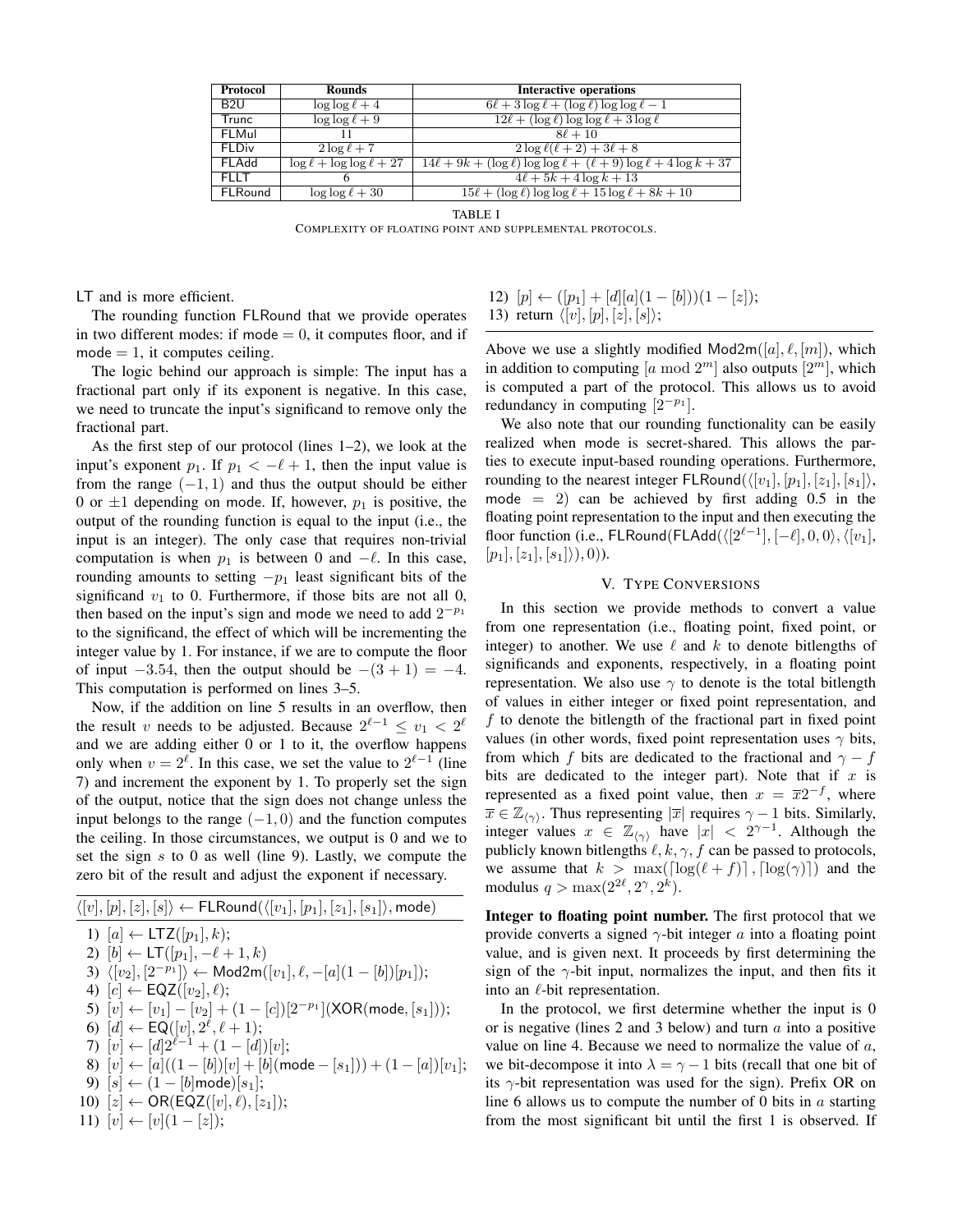the number of such bits is  $k$ , then our goal is to compute normalized value  $2^k a$ . We note that by using prefix OR, we set all bits after the most significant 1. Thus, if we flip all bits (i.e.,  $1-b_i$ ), we have k 1s and the rest of bits become 0. Now if we compose all the bits as  $\sum 2^i(1-b_i)$ , we obtain  $2^k - 1$ . This computation and the final multiplication  $(a2^k)$  occur on line 7. The output's exponent needs to be set to  $-k$  (line 8) since  $a$  is now shifted  $k$  times to the left.

What remains is to represent the value as an  $\ell$ -bit number instead of using  $\lambda = \gamma - 1$  bits and adjust the exponent accordingly. Therefore, if  $\gamma - 1 > \ell$ , we select  $\ell$  most significant bits (line 9); otherwise, we shift the value by  $\ell - \gamma + 1$  to the left to ensure that its most significant bit is 1 (line 10). The exponent is adjusted by the amount of shift on line 11 and reset to 0 if necessary.

| $\langle [v], [p], [z], [s] \rangle \leftarrow \textsf{Int2FL}([a], \gamma, \ell)$                  |
|-----------------------------------------------------------------------------------------------------|
| 1) $\lambda \leftarrow \gamma - 1$ ;                                                                |
| 2) $[s] \leftarrow \text{LTZ}([a], \gamma);$                                                        |
| 3) $ z  \leftarrow \textsf{EQZ}([a], \gamma);$                                                      |
| 4) $ a  \leftarrow (1-2 s ) a $ ;                                                                   |
| 5) $[a_{\lambda-1}], \ldots, [a_0] \leftarrow \text{BitDec}([a], \lambda, \lambda);$                |
| 6) $[b_0], \ldots, [b_{\lambda-1}] \leftarrow \text{PreOR}([a_{\lambda-1}], \ldots, [a_0])$ ;       |
| 7) $[v] \leftarrow [a](1 + \sum_{i=0}^{\lambda-1} 2^i (1 - [b_i]));$                                |
| 8) $[p] \leftarrow -(\lambda - \sum_{i=0}^{\lambda-1} [b_i])$ ;                                     |
| 9) if $(\gamma - 1) > \ell$ then $[v] \leftarrow \text{Trunc}([v], \gamma - 1, \gamma - \ell - 1);$ |
| 10) else $[v] \leftarrow 2^{\ell - \gamma + 1}[v];$                                                 |
| 11) $[p] \leftarrow ([p] + \gamma - 1 - \ell)(1 - [z])$ ;                                           |
| 12) return $\langle [v], [p], [z], [s] \rangle$ ;                                                   |
|                                                                                                     |

Floating point number to integer. Our next protocol converts a floating point input with an  $\ell$ -bit significand to the nearest integer representable in  $\gamma$  bits. Our approach is to round the input to the nearest integer and then, based on the exponent of the outcome, fit the result into a  $\gamma$ -bit representation.

As a first step in our solution, we round the input to the nearest integer using FLRound with the result still being in the floating point format. The resulting integer can be represented using  $l + p'$  bits (plus the sign), where p' is the exponent of the output, and our goal is to produce an  $\gamma$ -bit signed integer.

We divide all possible options into the following categories: If  $p' \ge \gamma - 1$ , the input is too large to be represented using  $\gamma$  bits. In other words, its last  $p' \geq \gamma - 1$  bits are 0 and we output 0. This condition is checked on line 2 of our protocol, but setting the output to 0 is deferred until the end (this allows us not to worry about this case for most of the computation). Otherwise, if  $p' + \ell > \gamma - 1$ , the value is still too large to be represented using  $\gamma - 1$  bits, and we have to truncate  $\ell + p' (\gamma - 1)$  most significant bits from the significand v'. In other words, the integer will consist of  $\gamma - 1 - p'$  least significant bits of  $v'$  followed by  $p'$  0 bits. This condition is checked on line 3. Now, if  $p' < 0$ , some of the significand's bits correspond to the fractional part (while being set to 0) and we need to truncate  $v'$  by  $p'$  bits. This condition is checked on line 4. When  $p' < 0$ , we, however, can still have that  $p' + \ell > \gamma - 1$ (namely, when  $\ell$  is much larger than  $\gamma$ ), which means that a number of most significant bits of  $v'$  need to be truncated. Assuming that  $p' < \gamma - 1$  we thus obtain four different cases based on conditions  $p' > 0$  and  $p' + \ell > \gamma - 1$ .

The computation that follows treats the cases above. When  $0 < p' < \gamma - 1$  and  $p' + \ell > \gamma - 1$ , we keep  $\gamma - 1 - p'$  least significant bits of  $v'$  and otherwise keep  $v'$  unchanged (lines 5–7) (note that  $1-b-bc$  is the complement of  $b(1-c)$ ). The next 5 lines treat the cases when  $p'$  is negative. In particular, on lines 8–10, we remove  $p'$  least significant bits of  $v'$  (which are all 0) if  $p'$  is negative and keep  $v'$  unchanged otherwise. Also,  $p' < 0$  and  $p' + \ell > \gamma - 1$ , we keep only  $\gamma - 1$  least significant bits of the output (lines 11–12). What remains is to append  $p'$  0 bits for positive  $p'$ , include the sign, and set the value to 0 if necessary.

As an important performance issue, we note that two calls to Mod2m can be combined into a single call and, similarly, two calls to Pow2 in the protocol can be combined into one, thus noticeably improving the complexity of the algorithm. This is possible because either function is called on mutually exclusive arguments on two occasions (i.e., multiplied by bit c in one case and by bit  $1-c$  in the other), and the result can be updated as before. For readability of this work we do not include them in the protocol.

| $[g] \leftarrow \mathsf{FL2Int}(\langle [v], [p], [z], [s] \rangle, \ell, k, \gamma)$                           |
|-----------------------------------------------------------------------------------------------------------------|
| 1) $\langle [v'], [p'], [z'], [s'] \rangle \leftarrow \textsf{FLRound}(\langle [v], [p], [z], [s] \rangle, 2);$ |
| 2) $[a] \leftarrow LT([p'], \gamma - 1, k);$                                                                    |
| 3) $[b] \leftarrow LT(\gamma - \ell - 1, [p'], k);$                                                             |
| 4) $[c] \leftarrow \text{LTZ}([p'], k);$                                                                        |
| 5) $[m] \leftarrow [a][b](1-[c])(\gamma-1-[p']);$                                                               |
| 6) $[u] \leftarrow \text{Mod2m}([v'], \ell, [m])$ ;                                                             |
| 7) $[v'] \leftarrow [b](1-[c])[u] + (1-[b]+[b][c])[v'];$                                                        |
| 8) $[2^{-p'}] \leftarrow \text{Pow2}(-[c][p'], \ell);$                                                          |
| 9) $[2^{p'}] \leftarrow Inv([2^{-p'}])$ ;                                                                       |
| 10) $[v'] \leftarrow ([c][2^{p'}]+1-[c])[v'];$                                                                  |
| 11) $[w] \leftarrow \text{Mod2m}([v'], \ell, [b][c](\gamma - 1));$                                              |
| 12) $[v'] \leftarrow [b][c][w] + (1 - [b][c])[v'];$                                                             |
| 13) $[2^{p'}] \leftarrow \text{Pow2}([a](1-[c])[p'], \gamma-1);$                                                |
| 14) $[g] \leftarrow (1 - [z']) (1 - 2[s']) [2^{p'}] [a][v'];$                                                   |
| 15) return $[g]$ ;                                                                                              |

Fixed point to floating point numbers. We next describe a protocol that converts a value  $g \cdot 2^{-f}$  in fixed point notation to a floating point representation. We have that  $g$  is a signed  $\gamma$ -bit integer, and the resulting floating point number has a  $\ell$ bit significand and k-bit exponent. To perform the conversion, we call our integer-to-floating-point function Int2FL on the integer  $g$  and subtract  $f$  from the exponent of the output.

| $\langle [v], [p], [z], [s] \rangle \leftarrow \textsf{FP2FL}([g], \gamma, f, \ell, k)$ |
|-----------------------------------------------------------------------------------------|
| 1) $\langle [v], [p], [z], [s] \rangle \leftarrow \text{Int2FL}([g], \gamma, \ell);$    |
| 2) $[p] \leftarrow ([p] - f)(1 - [z])$ ;                                                |
| 3) return $\langle [v], [p], [z], [s] \rangle$ ;                                        |

Floating point to fixed point numbers. Our last protocol converts a floating point number with a  $\ell$ -bit significand and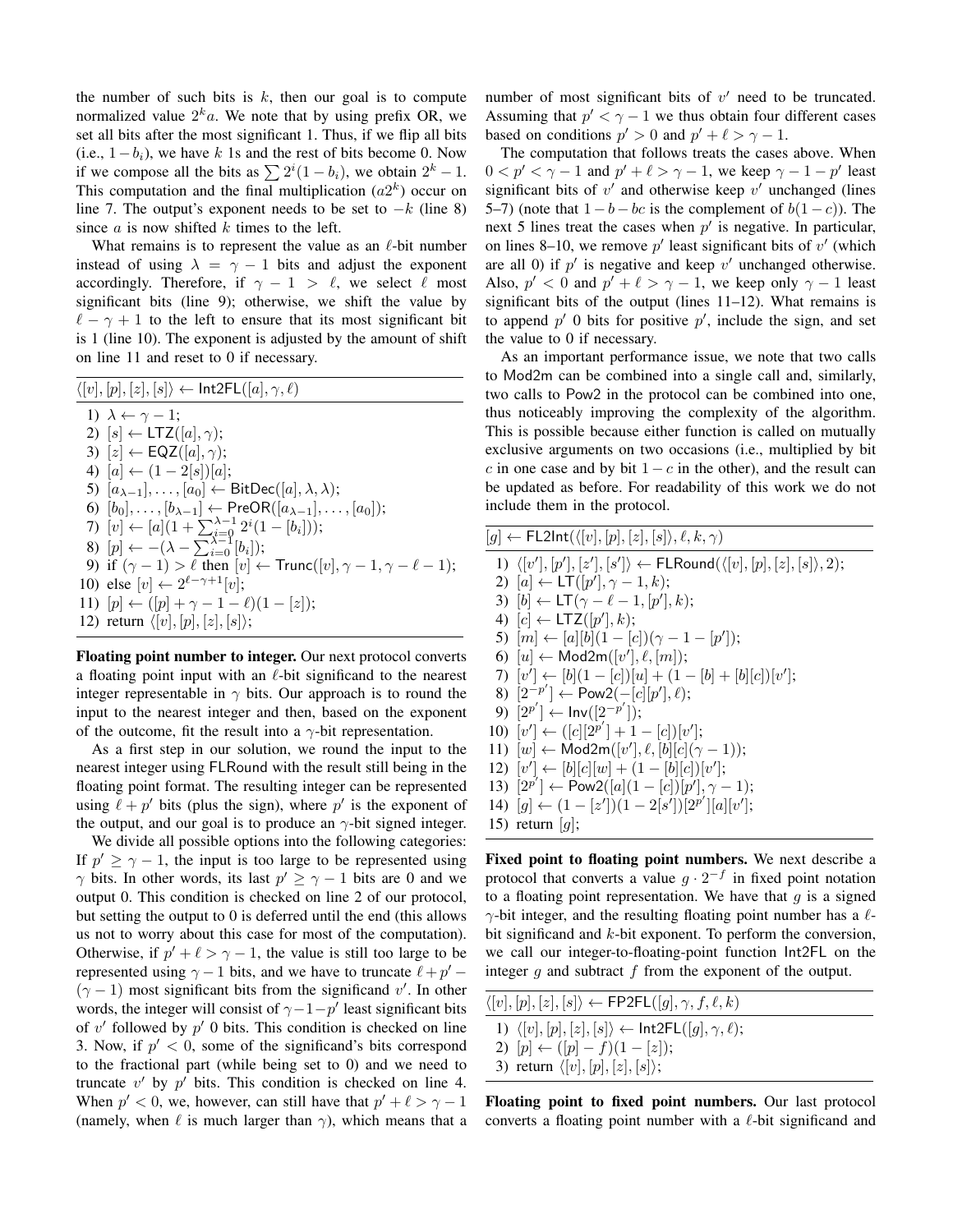$k$ -bit exponent to to a fixed point number represented using  $\gamma$  bits with precision  $2^{-f}$ . This is achieved by converting the input to a  $\gamma$ -bit integer after adding the fixed point precision to the exponent. Note that if the input's exponent is close enough to the maximum so that if it overflows when  $f$  is added to it, the output should be set to zero.

| $[g] \leftarrow \mathsf{FL2FP}(\langle [v], [p], [z], [s] \rangle, \ell, k, \gamma, f)$                                                                               |  |
|-----------------------------------------------------------------------------------------------------------------------------------------------------------------------|--|
| 1) $[b] \leftarrow LT([p], 2^{k-1} - f, k);$<br>2) $[g] \leftarrow \mathsf{FL2Int}(\langle [v], [p] + f, [z], [s] \rangle, \ell, k, \gamma)[b];$<br>3) return $[g]$ ; |  |

#### VI. COMPLEX OPERATIONS

We next present several complex operations on numeric data types. While the approach we take is suitable for secure processing of different data representations, our protocols focus on floating point numbers.

#### *A. Square root*

As the first operation, we compute  $x = \sqrt{y}$  for any positive real number y. To achieve this, one method is to use the old Babylonian formula that has very fast convergence rate

$$
x_{i+1} = \frac{1}{2} \left( x_i + \frac{y}{x_i} \right)
$$

where the initial point  $x_0$  is always set to 1. The rate of convergence in this method is quadratic in the size of the input, which means that the number of bits of accuracy roughly doubles on each iteration. Then, if the precision is  $\ell$  bits, the number of iterations is  $\lceil \log \ell \rceil + 1$ . As evident from the formula, this method requires one division, one addition, and one multiplication in each iteration. Because division is an expensive operation, there are other methods to approximate  $\sqrt{\frac{1}{n}}$  $\sqrt{x}$  using only multiplication and addition with the same rate of logarithmic convergence. One of these methods is Newton-Raphson's method. As described in [34], this method tries to iteratively approximate the roots of a continuous and at least one time differentiable function. We can apply Newton-Raphson's method to the function  $f(R) = \frac{1}{R^2} - x$  to approximate  $\frac{1}{\sqrt{x}}$  and include to the function  $f(x) = R^2$  is the approximate  $\sqrt{x}$  and ultimately approximate  $\sqrt{x}$  by multiplying the approximation of  $\frac{1}{\sqrt{x}}$  by x. The iterative equation in this method is

$$
R_{i+1} = \frac{1}{2}R_i(3 - xR_i^2)
$$
 (1)

This method requires three multiplications and one addition inside the iterative equation. All these operations have to be executed sequentially, thus the round complexity is high.

The most efficient (both in terms of round and communication complexity) approach for computing the square root of a positive number is to use the iterative method of Foot of a positive number is to use the herative method of both  $\sqrt{x}$ and  $\frac{1}{\sqrt{x}}$  with quadratic convergence. This method, as shown in [34], needs an initial approximation of  $\frac{1}{\sqrt{x}}$  (denoted by  $y_0$ ) that satisfies  $0.5 < xy_0^2 < 1.5$ . The value of  $y_0$  is usually approximated using a linear equation  $y_0 = \alpha x + \beta$ , where  $\alpha$  and  $\beta$  are predetermined constants that can be found where  $\alpha$  and  $\rho$  are predetermined constants that can be found<br>in [34]. Then, if g is an approximation of  $\sqrt{x}$  and h is an approximation of  $\frac{1}{2\sqrt{x}}$ , the iterative equations are:

$$
g_{i+1} = g_i(1.5 - g_i h_i) \qquad h_{i+1} = h_i(1.5 - g_i h_i)
$$

where  $h_0 = y_0/2$  and  $g_0 = xy_0$ . One of the advantages of this approach is that since  $g_{i+1}$  and  $h_{i+1}$  can be computed in parallel (independently) after  $g_i h_i$  has been computed, the round complexity is reduced (as opposed to Newton-Raphson's method discussed above). This method is not selfcorrecting and the error can accumulate. To eliminate the accumulated errors, we take advantage of the self-correcting Newton-Raphson's approximation method and replace the last iteration of Goldschmidt's method with one iteration of Newton-Raphson's method. By replacing  $R_i/2$  with  $h_i$  in equation 1, we obtain  $h_{i+1} = h_i(3/2 - 2xh_i^2)$  as the new formula for approximating  $\frac{1}{2\sqrt{x}}$ . Ultimately, at the end of iterations, we need to multiply the last computed  $h_i$  by  $2x$ to obtain an approximation for  $\sqrt{x}$ .

We next provide a protocol that implements Goldschmidt's approximation (similar to the fixed point protocol of [34]) for the floating point representation. In our representation, the significand of the input  $2^{\ell-1} \le v < 2^{\ell}$  is already normalized and therefore  $1/2 \leq x = v2^{-\ell} < 1$ . In fact, if we are to calculate the square root of  $u = v \cdot 2^p$ , we can run our approximation on  $u = v2^{-\ell}2^{p+\ell} = x2^{p+\ell}$ . Furthermore,<br>  $\sqrt{u} = \sqrt{ax}2^{\lfloor (p+\ell)/2 \rfloor}$ , where a is either 1 (when  $p+\ell$  is even) or 2 (when  $p + \ell$  is odd). In the protocol, we first determine whether  $p + \ell$  is even or odd (lines 1–2) and set the final exponent to  $|(p + \ell)/2|$  (line 3). Here  $\ell_0$  denotes the least significant bit of  $\ell$ . Next, we compute the initial approximation  $y_0$  using the linear equation mentioned above (lines 4–5). We use  $\langle v_\alpha, p_\alpha, z_\alpha, s_\alpha \rangle$  and  $\langle v_\beta, p_\beta, z_\beta, s_\beta \rangle$  to denote the floating point representation of  $\alpha$  and  $\beta$ , respectively. The value of  $g_0$ is computed on line 6 by multiplying  $x$  by the approximation of  $\frac{1}{\sqrt{x}}$ . To compute  $h_0$ , we only need to subtract 1 from the exponent of  $y_0$  (line 7). In the loop (lines 8–12) we follow Goldschmidt's algorithm; but since our initial approximation has accuracy of 5.4 bits [34], we execute the loop  $\lceil \log(\ell/5.4) \rceil - 1$  times followed by one iteration of Newton-Raphson's method (lines 13–17). Note that it is not necessary to compute line 11 in the last iteration of Goldschmidt's algorithm since  $g_i$  is not used after the loop. Finally, we need algorithm since  $g_i$  is not used after the loop. Finally, we held<br>to multiply the result by the factor  $\sqrt{a}$  above to obtain  $\sqrt{v}$ to multiply the result by the factor  $\sqrt{a}$  above to obtain  $\sqrt{v}$ <br>(line 18). In the protocol,  $v_{\sqrt{2}}$  is the  $\ell$ -bit significand of  $\sqrt{2}$ and  $p_{\sqrt{2}}$  is its exponent in the floating point representation. Our floating point implementation of approximating square root has a substantially smaller complexity than the fixed point protocol of [34] for the same precision. This is due to the fact that in [34] quadratic communication complexity is used to normalize the input while the input in our floating point representation is already normalized.

| $(\langle [v], [p], [z], [s] \rangle, [\text{Error}] ) \leftarrow \textsf{FLSqrt}(\langle [v_1], [p_1], [z_1], [s_1] \rangle)$ |  |
|--------------------------------------------------------------------------------------------------------------------------------|--|
| 1) $[b] \leftarrow \text{BitDec}([p_1], \ell, 1);$                                                                             |  |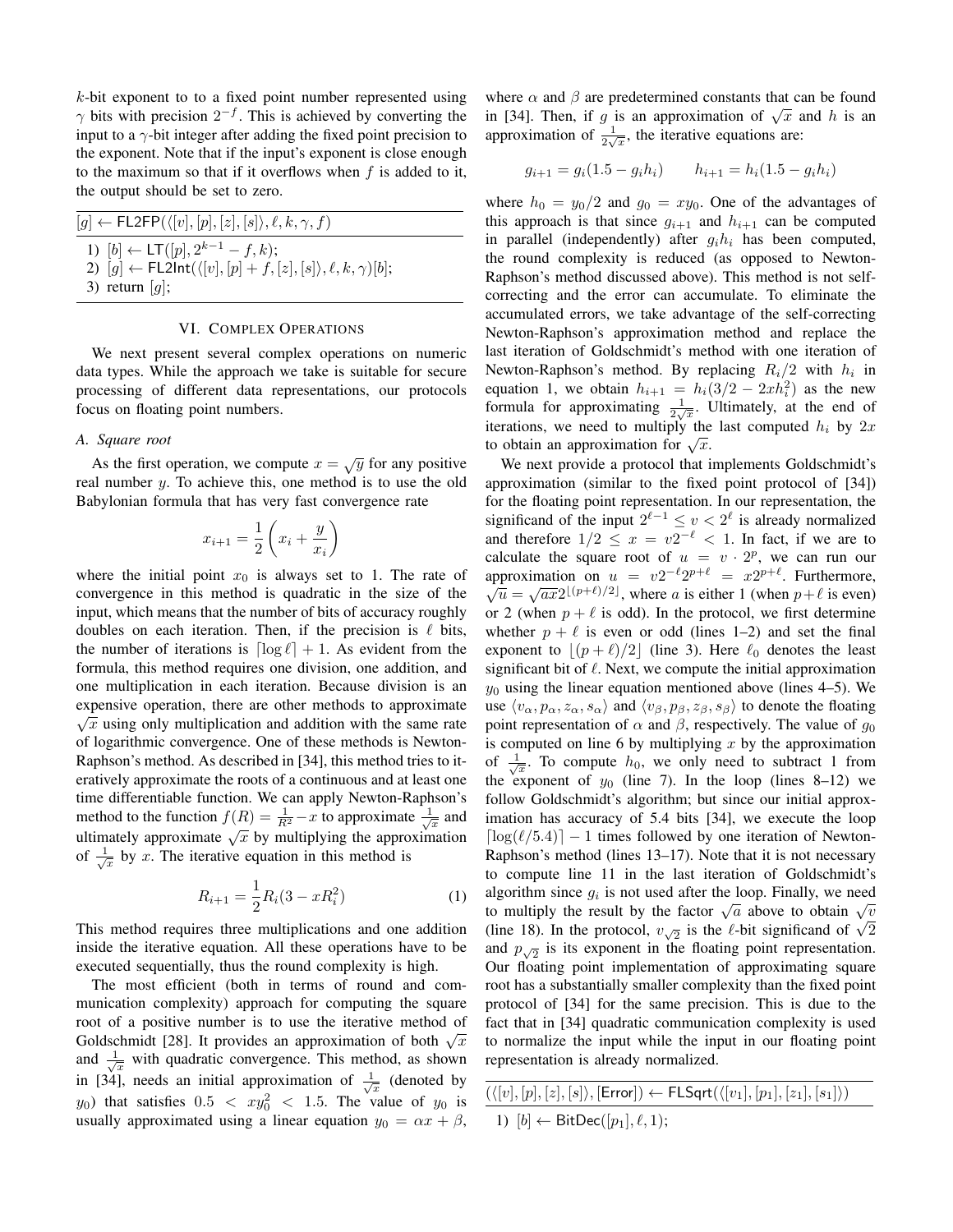3)  $[p] \leftarrow ([p_1] - [b])2^{-1} + \lfloor \ell/2 \rfloor + \text{OR}([b], \ell_0);$ 4)  $\langle [v_2], [p_2], [z_2], [s_2]\rangle$  ← FLMul $(\langle [v_1], -\ell, 0, 0\rangle, \langle v_\alpha, p_\alpha,$  $z_\alpha, s_\alpha\rangle);$ 5)  $\langle [v_0], [p_0], [z_0], [s_0]\rangle \leftarrow \textsf{FLAdd}(\langle [v_2], [p_2], [z_2], [s_2]\rangle, \langle v_\beta,$  $p_{\beta}, z_{\beta}, s_{\beta}$ ); 6)  $\langle [v_g], [p_g], [z_g], [s_g] \rangle \leftarrow \textsf{FLMul}(\langle [v_1], -\ell, 0, 0 \rangle, \langle [v_0], [p_0],$  $[z_0],[s_0]\rangle);$ 7)  $\langle [v_h], [p_h], [z_h], [s_h] \rangle \leftarrow \langle [v_0], [p_0] - 1, [z_0], [s_0] \rangle;$ 8) for  $i = 1$  to  $\lceil \log(\ell/5.4) \rceil - 1$ 9)  $\langle [v_2], [p_2], [z_2], [s_2]\rangle \leftarrow \text{FLMul}(\langle [v_q], [p_q], [z_q], [s_q]\rangle,$  $\langle [v_h], [p_h], [z_h], [s_h] \rangle);$ 10)  $\langle [v_2], [p_2], [z_2], [s_2] \rangle \leftarrow \text{FLSub}(\langle 3 \cdot 2^{\ell-2}, -(\ell-1), 0, \rangle)$  $|0\rangle, \langle [v_2], [p_2], [z_2], [s_2]\rangle);$ 11)  $\langle [v_g], [p_g], [z_g], [s_g]\rangle \leftarrow \text{FLMul}(\langle [v_g], [p_g], [z_g], [s_g]\rangle,$  $\langle [v_2], [p_2], [z_2], [s_2]\rangle);$ 12)  $\langle [v_h], [p_h], [z_h], [s_h] \rangle \leftarrow \text{FLMul}(\langle [v_h], [p_h], [z_h], [s_h] \rangle)$  $,\langle [v_2], [p_2], [z_2], [s_2]\rangle);$ 13)  $\langle [v_{h2}], [p_{h2}], [z_{h2}], [s_{h2}] \rangle \leftarrow \textsf{FLMul}(\langle [v_h], [p_h], [z_h], [s_h] \rangle,$  $\langle [v_h], [p_h], [z_h], [s_h] \rangle);$ 14)  $\langle [v_2], [p_2], [z_2], [s_2]\rangle \leftarrow \text{FLMul}(\langle [v_1], -\ell, 0, 0\rangle, \langle [v_{h^2}],$  $[p_{h^2}], [z_{h^2}], [s_{h^2}]\rangle);$ 15)  $\langle [v_2], [p_2], [z_2], [s_2] \rangle \leftarrow \textsf{FLSub}(\langle 3 \cdot 2^{\ell-2}, -(\ell-1), 0, 0 \rangle,$  $\langle [v_2], [p_2] + 1, [z_2], [s_2] \rangle);$ 16)  $\langle [v_h], [p_h], [z_h], [s_h]\rangle$  ← FLMul $(\langle [v_h], [p_h], [z_h], [s_h]\rangle,$  $\langle [v_2], [p_2], [z_2], [s_2]\rangle);$ 17)  $\langle [v_2], [p_2], [z_2], [s_2]\rangle \quad \leftarrow \quad \textsf{FLMul}(\langle [v_1], -\ell, 0, 0\rangle, \langle [v_h],$  $[p_h] + 1, [z_h], [s_h]\rangle);$ 18)  $\langle [v_2], [p_2], [z_2], [s_2]\rangle \quad \leftarrow \quad \textsf{FLMul}(\langle [v_2], [p_2], [z_2], [s_2]\rangle,$  $\langle (1-[c])2^{\ell-1} + [c]v_{\sqrt{2}}, -(1-[c])(\ell-1) + [c]p_{\sqrt{2}}, 0, 0 \rangle);$ 19)  $[p] \leftarrow ([p_2] + [p])(1 - [z_1])$ ; 20)  $[v] \leftarrow [v_2](1 - [z_1])$ ; 21)  $[Error] \leftarrow [s_1];$ 22) return  $(\langle [v], [p], [z_1], [s_1] \rangle, [\text{Error}]);$ 

#### *B. Exponentiation*

2)  $[c] \leftarrow XOR([b], \ell_0);$ 

We next treat exponentiation for the case that when the base is 2. Recall that exponentiation with an arbitrary base b can be computed as  $b^a = 2^{a \log b}$ , and we subsequently provide a solution for computing  $\log b$  when b is a floating point number. In our solution below we try to avoid any use of series since floating point addition is quite expensive. In fact, out approach does not rely on any floating point operations introduced above.

As any real number has an integer and fractional parts (e.g., 11001.01011), when 2 is raised to the power of that number, we break it into two components: 2 to the power of the integer part (in this example  $2^{11001}$ ) times 2 to the power of fractional part  $(2^{0.01011})$ . In fact, if we have the fractional part in a bit decomposed form  $u_1, \dots, u_n$ , we can compute

$$
2^{0.u_1\cdots u_n} = \prod_{i=1}^n 2^{u_i 2^{-i}} = \prod_{i=1}^n (u_i 2^{2^{-i}} + (1 - u_i))
$$
 (2)

For our floating point format, the smallest number of the form of  $2^{2^{-i}}$  that we can represent is for  $i = \ell$ . We therefore use a set of floating point constants  $2^{2^{-i}}$  for  $i = 1, ..., \ell$ .

The above intuition leads to FLExp2 protocol for computing exponentiation on a secret-shared floating point exponent that we describe next.

Given a floating point input, we would like to represent it as  $w.u$ , where  $w$  and  $u$  are the integer and fractional parts, respectively. We only need to consider the  $\ell$  most significant bits of  $u$  to achieve our desired precision. The computation that we perform to produce the integer  $w$  and fractional  $u$ parts depends on the sign of the input, since we demand the fractional part to be positive. Therefore, in some cases we may need to subtract 1 from the integer part to guarantee that the fractional part is positive, but regardless of the input, the output of the exponentiation will be  $2^w$  multiplied by  $2^{0.u}$ . We follow the approach above to compute  $2^{0.u}$  using bit decomposition.

To determine  $w$  and  $u$ , we divide the range of the input's exponent  $p_1$  (for non-zero inputs) into four regions: (i) when  $p_1 \leq -2\ell$  (i.e., the value is so small that effectively  $w = 0$ and  $u = 0$ ), (ii) when  $-2\ell < p_1 \le -\ell$  (i.e., the input can occupy only the fractional part u), (iii) when  $-\ell < p_1 \leq max$ (i.e.,  $w \neq 0$  and  $u \neq 0$ ), and (iv) when  $max < p_1$  (i.e., the input is too large and results in an overflow or underflow). Here  $max$  represents the value exceeding which for the exponent guarantees either an overflow (for a positive input) or underflow (for a negative input) in the output of the function. We compute it as follows: the maximum value that we can represent is  $(2^{\ell} - 1)2^{2^{k-1}-1}$ . An overflow for this function occurs whenever  $2^{v_1 \cdot 2^{p_1}}$  exceeds that value for a positive input with significand  $v_1$  and exponent  $p_1$ . Because  $v_1 \geq 2^{\ell-1}$ , an overflow is guaranteed when  $2^{2^{\ell-1}2^{p_1}} > (2^{\ell}-1)2^{2^{k-1}-1}$ , which allows us to compute the maximum value  $p_1$  can take. The same reasoning applies to underflow for negative inputs. Note the the purpose of  $max$  is not to detect all possible cases of overflow and underflow (which should be done at the end of the computation if error checking is used), but rather ensure correct operation of the protocol. Thus, in our protocol FLExp2 we first compute this  $max$  value and proceed with processing all four regions in parallel.

The region in which the input falls is determined using three comparisons on lines 2–4. Let us first consider the third region with  $-\ell < p_1 \leq max$ , which corresponds to values  $a = 1$ ,  $b = 0$ , and  $c = 0$  in the protocol. In this case, the input has non-zero integer and fractional parts. We know that the integer part is the truncation of  $v_1$  by  $p_2 = -p_1$  and thus we separate the integer and fractional parts and store them in variables  $x$ and  $y$ , respectively (lines 5–7). To use the bit-decomposition idea above, we need to make sure that the fractional part  $u$ that will be bit-decomposed is always positive. In this region it can be negative if after the initial computation on line 7 its value is non-zero and the input is negative. Thus, when both conditions are true, we subtract 1 from the integer part (i.e.,  $w = x - 1$ ) and subtract the fractional part from 1 (i.e.,  $0.u = 1 - 0.y$ . To accomplish this in the protocol, we first test whether  $y \neq 0$  (line 8), subtract 1 from x when  $s_1 = 1$ and  $y \neq 0$  (line 9), and subtract y from  $2^{p_2}$  when  $s_1 = 1$  and  $y \neq 0$  (line 10). For inputs in this region (with  $a = 1, b = 0$ , and  $c = 0$ ) we keep w unchanged on line 11, but normalize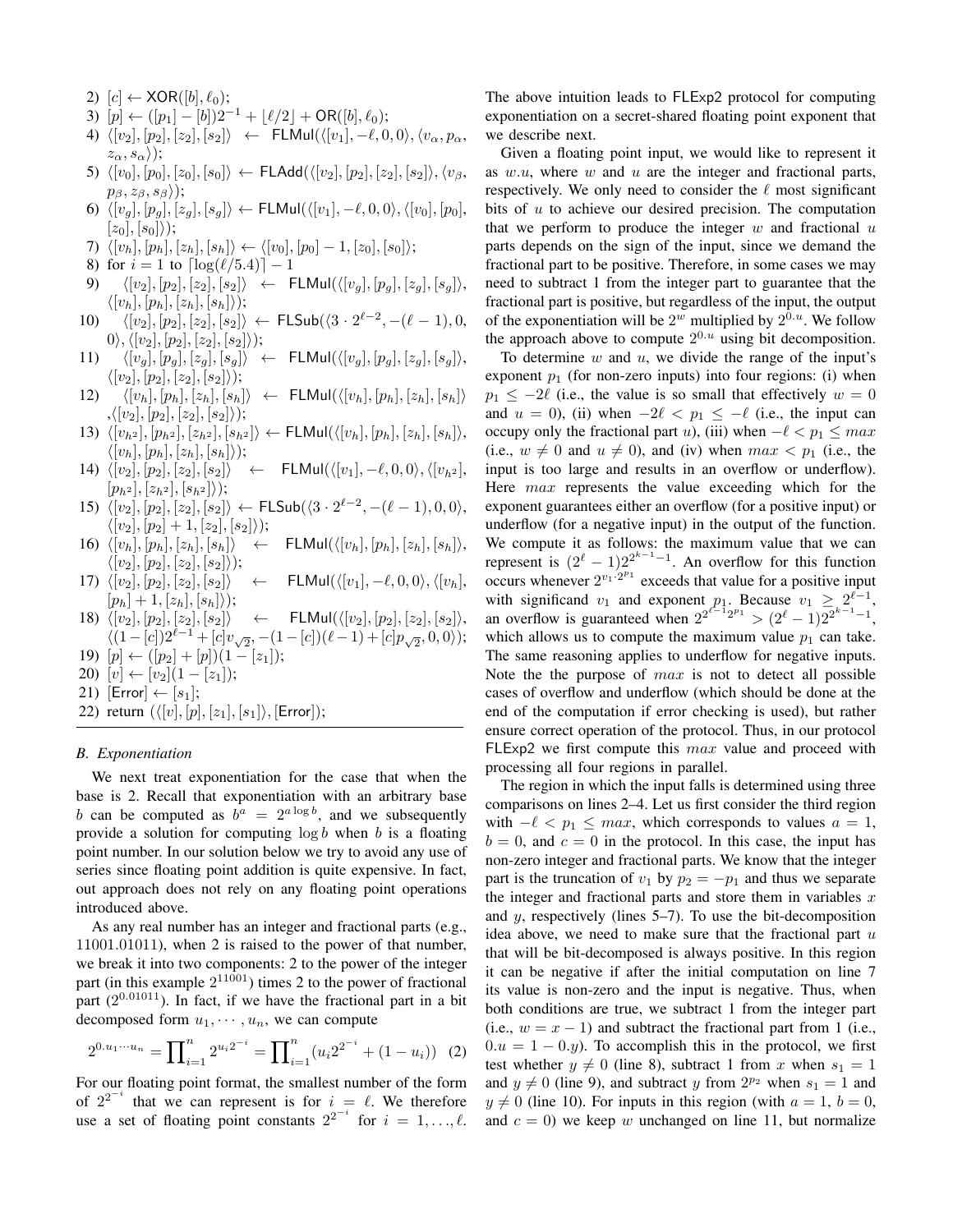$u$  on line 12.

If the input falls into the second region with  $-2\ell < p_1 \leq$  $-\ell$ , we have that  $a = 1$ ,  $b = 1$ , and  $c = 0$ . In this case, the input is too small to contain any integer part (i.e., the integer part  $w$  is 0), and we need to compute only the fractional part. In this case, we truncate the input's significand by  $p_2 = -(p_1 + \ell)$  and store the result, which now represents the fractional part, in x (lines 5–6). Because we only keep  $\ell$ most significant bits of the fractional part, in this region we can throw away the leftover of the truncation (i.e.,  $y$  is not used). If the input is positive, we will have  $w = 0$  and  $u = x$ . Otherwise, if the input (i.e., the fractional part) is non-zero, we will need to set w to  $-1$  and subtract the fractional part from 1. To accomplish this, the truncated part  $y$  is compared to 0 on line 8. Because our fractional part has exactly  $\ell$ bits, the subtraction is performed by subtracting x from  $2^{\ell}$ . Furthermore, because our protocols round down, for negative inputs we set  $x = 2^{\ell} - x - 1$  if  $y \neq 0$  and  $x = 2^{\ell} - x$  otherwise. In the protocol, this computation is performed on lines 9 and 11, and u is set to x on line 12 (with  $a = 1$ ,  $b = 1$ , and  $c = 0$ ).

If the input falls into the first region, we have  $p_1 \le -2\ell$  and  $a = 1$ ,  $b = 1$ , and  $c = 1$  on lines 2–4. In this case, we consider two sub-cases based on the sign of the input. In this region the input is too small to be representable with  $\ell$ -bit precision and when the input is positive (i.e.,  $s_1 = 0$ ), we set the output to  $2<sup>0</sup> = 1$ . If the input is negative, we need to make the fractional part positive. We accomplish this by setting the integer part of the input to −1 and subtracting the fractional part from 1. Because we only keep the first  $\ell$  bits of the fractional part, for this region all bits will be 1 for non-zero inputs because rounding down is used and we can set  $u = 2^{\ell} - 1$ . In our protocol this computation is accomplished on lines 11 and 12 (with  $a = b = c = 1$ ), i.e., x and y are not used.

Lastly, if the input falls into the fourth region, we have  $max < p_1$  and  $a = b = c = 0$ . In this case, the output's exponent will be too large and outside of the representable range, which means that we have an error. To address this, we set  $w$  and  $u$  to 0 on lines 11 and 12. At the end of the protocol, we set the exponent to  $2^{k-1}$  (or  $-2^{k-1}$  for negative inputs), which is outside of the representable range to indicate an overflow or underflow.

The loop on lines 14–16 computes the terms in the product in equation 2. We use constants  $\langle cv_i, cp_i, 0, 0 \rangle$  to represent  $2^{2^{-i}}$  in the floating point format, and thus  $a_i$  and  $b_i$  correspond to the significand and exponent of  $(u_i 2^{2^{-i}} + (1 - u_i))$ , respectively. Multiplication of all of these terms is accomplished on line 17. The notation FLProd denotes the computation of the product of a number of floating point values. Instead of  $\ell$ sequential multiplications in our case, it can be implemented in  $\lceil \log \ell \rceil$  rounds by constructing a tree of pairwise multiplications (i.e.,  $\ell/2$  multiplications at the lowest level,  $\ell/4$ multiplications at the next level, etc.). With the availability of constant round prefix multiplication for floating point numbers, the round complexity of this operation could be reduced to constant rounds. We leave this as a direction for future work.

After computing the product as in equation 2, we multiply

the result by  $2^w$ , which is performed on line 18 by increasing the exponent of the result by  $w$ . On line 18 we also set the exponent to a value outside of the representable range for inputs falling into the fourth region (with  $a = 0$ ) to indicate an overflow or underflow.

Finally, the remainder of the protocol (lines 19–20) addresses the case when the input is 0 and sets the result to be 1 in the normalized form (i.e., with  $v = 2^{\ell-1}$  and  $p = -(\ell-1)$ ).

| $\langle [v], [p], [z], [s] \rangle \leftarrow \mathsf{FLExp2}(\langle [v_1], [p_1], [z_1], [s_1] \rangle)$                              |
|------------------------------------------------------------------------------------------------------------------------------------------|
| 1) $max \leftarrow \left[\log(2^{k-1} - 1 + \ell) - \ell + 1\right]$ ;                                                                   |
| 2) $[a] \leftarrow \mathsf{LT}([p_1], max, k);$                                                                                          |
| 3) $[b] \leftarrow LT([p_1], -\ell + 1, k);$                                                                                             |
| 4) $[c] \leftarrow LT([p_1], -2\ell+1, k);$                                                                                              |
| 5) $[p_2] \leftarrow -[a](1-[c])([b]([p_1] + \ell) + (1-[b])[p_1])$                                                                      |
| 6) $\langle [x], [2^{p_2}] \rangle \leftarrow \text{Trunc}([v_1], \ell, [p_2])$ ;                                                        |
| 7) $[y] \leftarrow [v_1] - [x][2^{p_2}];$                                                                                                |
| 8) $[d] \leftarrow \mathsf{EQZ}([y], \ell);$                                                                                             |
| 9) $[x] \leftarrow (1 - [b][s_1])([x] - (1 - [d])[s_1]) + [b][s_1](2^{\ell} - 1 +$                                                       |
| $[d] - [x]$ ;                                                                                                                            |
| 10) $[y] \leftarrow (1 - [d])[s_1]([2^{p_2}]-[y]) + (1 - [s_1])[y];$                                                                     |
| 11) $[w] \leftarrow [a](1-[c])((1-[b])[x]+[b][s_1])(1-2[s_1])-[c][s_1];$                                                                 |
| 12) $[u] \leftarrow [a](1-[c])([b][x] + (1-[b])(2^{\ell} \cdot Inv([2^{p_2}]))[y]) +$                                                    |
| $(2^{\ell}-1)[c][s_1];$                                                                                                                  |
| 13) $[u_{\ell}], \ldots, [u_1] \leftarrow \text{BitDec}([u], \ell, \ell);$                                                               |
| 14) for $i = 1$ to $\ell$ do in parallel                                                                                                 |
| 15) $[a_i] \leftarrow 2^{\ell-1}(1 - [u_i]) + (cv_i)[u_i];$                                                                              |
| 16) $[b_i] \leftarrow -(\ell-1)(1-[u_i])+(cp_i)[u_i];$                                                                                   |
| 17) $\langle [v_u], [p_u], 0, 0 \rangle \leftarrow \text{FLProd}(\langle [a_1], [b_1], 0, 0 \rangle, \dots, \langle [a_\ell], [b_\ell],$ |
| $(0,0)$ ;                                                                                                                                |
| 18) $[p] \leftarrow [a]([w] + [p_u]) + 2^{k-1}(1 - [a])(1 - 2[s_1])$ ;                                                                   |
| $10\sqrt{11}$ $\theta=-11$ . $1+(1-1)$ . $1\sqrt{1}$                                                                                     |

- 19)  $[v] \leftarrow 2^{\ell-1}[z_1] + (1-[z_1])[v_u];$
- 20)  $[p] \leftarrow -[z_1](\ell 1) + (1 [z_1])[p];$
- 21) return  $\langle [v], [p], [0], [0] \rangle;$

The protocol above works under the assumption that  $k < \ell$ , which is normally the case. If, however, it is desirable to use  $k \geq \ell$ , we provide a modified (and slightly more expensive) solution in Appendix A.

#### *C. Logarithm*

The last operation that we present is computing logarithm to the base 2. Recall that for other bases  $b$  the function can be computed as  $\log_b(x) = \log_2(x) / \log_2(b)$ . In the following description, we use e to represent the Euler's constant.

To compute the logarithm of a positive number in any representation, we can utilize the formula

$$
\log x = 2 \log e \arctan \frac{x-1}{x+1}
$$

and approximate  $\arctan x$  by bounding its Taylor's series as  $\arctan x \approx \sum_{i=0}^{M} \frac{x^{2i+1}}{(2i+1)}$  for  $|x| < 1$ . This gives us

$$
\log x \approx 2 \log e \sum_{i=0}^{M} \frac{z^{2i+1}}{(2i+1)},
$$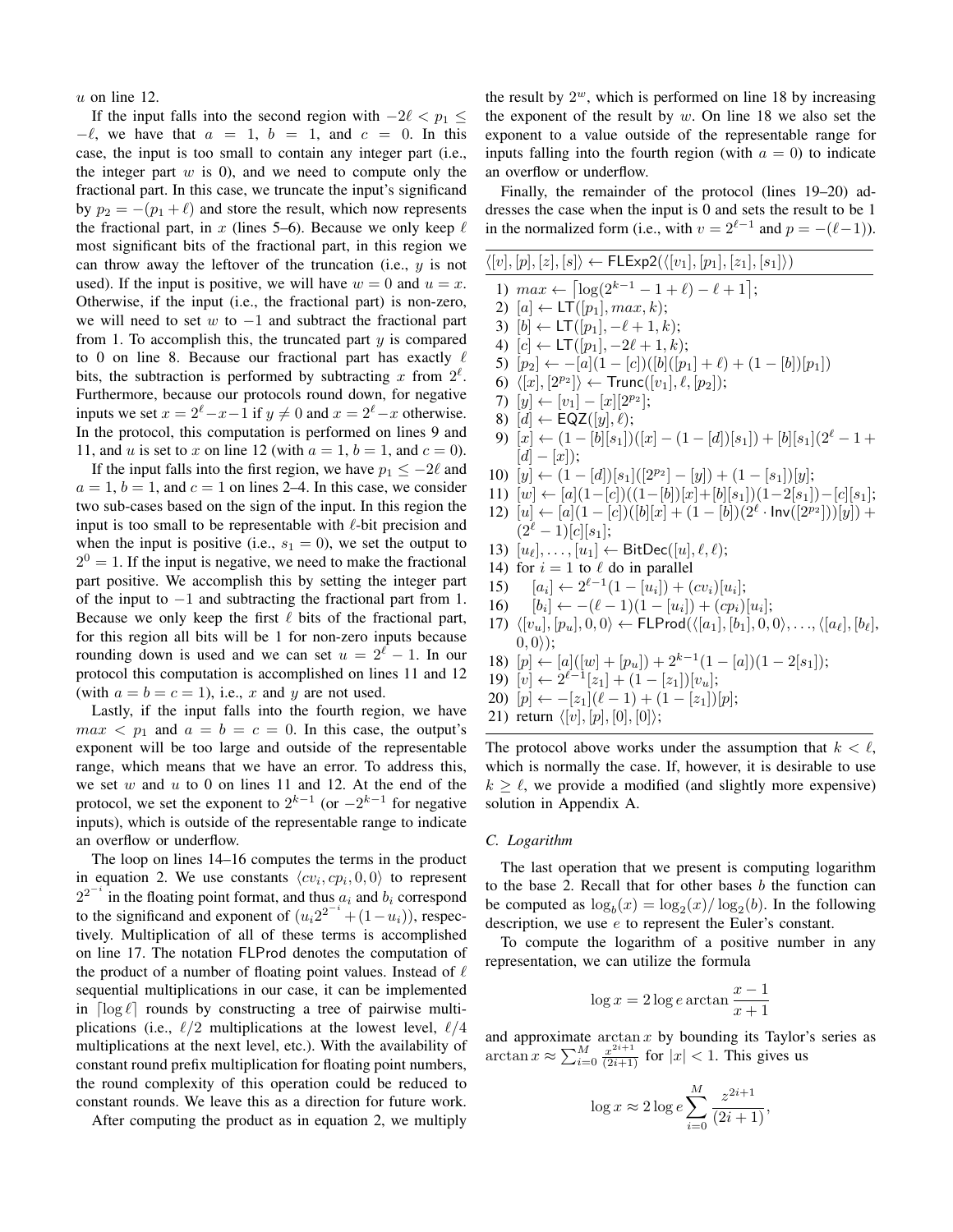where  $z = \frac{x-1}{x+1}$ . In general,  $z \le z_{max} = \frac{x_{max}-1}{x_{max}+1}$ , where  $x_{max}$  is the maximum value of input x, and to achieve  $\ell$ -bit precision, we need to use  $M > \lceil \ell/(-2 \log z_{max}) - 1/2 \rceil$ . For practical values of  $\ell$ , this approach finishes faster than using Taylor's series, since not only the latter approach requires more interactive rounds of computation but also finding the initial approximation is not trivial.

In our floating point representation, a positive value is represented as  $x = v \cdot 2^p$ , where  $2^{\ell-1} \le v < 2^{\ell}$ . We can therefore write v as  $2^{\ell}u$  where  $1/2 \le u < 1-2^{-\ell}$ . In this representation,  $\log x = \ell + p + \log u$ , and we use the above approximation to derive the formula:

$$
\log x = \ell + p - \sum_{i=0}^{M} 2 \log e \frac{y^{2i+1}}{2i+1}
$$
 (3)

where  $y = (1 - v2^{-\ell})/(1 + v2^{-\ell})$ . This computation requires one division,  $2(M + 1)$  multiplications, and  $M + 2$  additions, where  $M = \lceil \ell/(2 \log 3) - 1/2 \rceil$  to achieve  $\ell$  bits of precision. Note that one can apply Padé approximants [10] to the Taylor's series above to reduce the round complexity at the cost of (noticeably) increasing the communication complexity of the protocol. We omit the details of such a technique.

Throughout most of our protocol FLLog2 below for computing the logarithm of floating point values, we assume that the input is positive. If the input is either 0 (the log of which is  $-\infty$ , division by zero exception) or negative (the log of which is a complex number, invalid operation exception), the error flag will be set (line 16).

The first 3 lines of the protocol compute  $y = (1$  $v_1 2^{-\ell}$ )/(1 +  $v_1 2^{-\ell}$ ) in the floating point notation, followed by the computation of  $y^2$  on line 4. Because the powers of y in the series above are all odd, in each iteration, we multiply the previous  $y^{2(i-1)+1}$  by  $y^2$  to obtain  $y^{2i+1}$  (line 9). In the protocol, we use constants  $\langle cv_i, cp_i, 0, 0 \rangle$  for  $i = 0, ..., M$ to denote the floating point representation of  $\frac{2 \log e}{(2i+1)}$ . The variable  $(v, p)$  holds the current value of the sum in equation 3 (initialized on line  $5$  to the 0th constant times  $y$ ) and the variable  $(v_y, p_y)$  holds the current power of y. (The variables with subscripts 2 and 3 hold intermediate results.) Then inside the loop we update the current power of  $y$ , multiply it by the appropriate constant, and add the result to the sum (lines 7–9).

After exiting the loop, we need to subtract the computed sum from  $p + \ell$ . To do so, we first convert  $p + \ell$  into the floating point format (line 10) and then perform the subtraction (line 11) to obtain the final result. The rest of the function sets the output to 0 in case the input was 1 (represented as  $\langle 2^{\ell-1}, -(\ell-1), 0, 0 \rangle$  and performs error checking.

 $(\langle [v], [p], [z], [s],\rangle[\textsf{Error}]) \leftarrow \textsf{FLLog2}(\langle [v_1], [p_1], [z_1], [s_1]\rangle)$ 

- 1)  $\langle [v_2], [p_2], 0, 0 \rangle \leftarrow \text{FLSub}(\langle 2^{\ell-1}, -(\ell-1), 0, 0 \rangle, \langle [v_1],$  $-\ell, 0, 0$ );
- $2) \ \ \langle [v_3], [p_3], 0, 0 \rangle \ \ \leftarrow \ \ \mathsf{FLAdd}(\langle 2^{\ell 1}, -(\ell 1), 0, 0 \rangle, \langle [v_1],$  $-\ell, 0, 0$ );
- 3)  $(\langle [v_y], [p_y], 0, 0 \rangle, 0) \leftarrow \text{FLDiv}(\langle [v_2], [p_2], 0, 0 \rangle, \langle [v_3], [p_3],$  $(0, 0);$
- 4)  $\langle [v_{y^2}] , [p_{y^2}] , 0, 0 \rangle \leftarrow \textsf{FLMul}(\langle [v_y], [p_y], 0, 0 \rangle, \langle [v_y], [p_y], 0,$  $0$ );
- 5)  $\langle [v], [p], 0, 0 \rangle \leftarrow \textsf{FLMul}(\langle [v_y], [p_y], 0, 0 \rangle, \langle cv_0, cp_0, 0, 0 \rangle);$
- 6) for  $i = 1$  to M do in parallel
- 7)  $\langle [v_y], [p_y], 0, 0 \rangle \leftarrow \text{FLMul}(\langle [v_y], [p_y], 0, 0 \rangle, \langle [v_{y^2}], [p_{y^2}],$  $(0,0)$ ;
- 8)  $\langle [v_2], [p_2], 0, 0 \rangle \leftarrow \textsf{FLMul}(\langle [v_y], [p_y], 0, 0 \rangle, \langle cv_i, cp_i, 0,$  $0$ );
- $9) \qquad \langle [v], [p], 0, 0\rangle \leftarrow {\sf FLAdd}(\langle [v], [p], 0, 0\rangle, \langle [v_2], [p_2], 0, 0\rangle);$
- 10)  $\langle [v_2], [p_2], [z_2], [s_2] \rangle \leftarrow \text{Int2FL}(\ell [p], \ell, \ell);$
- 11)  $\langle [v], [p], [z], [s] \rangle \leftarrow \mathsf{FLSub}(\langle [v_2], [p_2], [z_2], [s_2] \rangle, \langle [v], [p], 0,$  $0$ );
- 12)  $[a] \leftarrow \mathsf{EQ}([p_1], -(\ell 1), k);$
- 13)  $[b] \leftarrow \mathsf{EQ}([v_1], 2^{\ell-1}, \ell);$
- 14)  $[z] \leftarrow [a][b];$
- 15)  $[v] \leftarrow [v](1-[z]);$
- 16)  $[Error] \leftarrow OR([z_1],[s_1])$ ;
- 17)  $[p] \leftarrow [p](1 [z])$ ;
- 18) return  $({\langle[v],[p],[z],[s]\rangle}, [Error]);$

# VII. SECURITY ANALYSIS

Correctness of the computation has been discussed with each respective protocol and we show their security in Appendix B.

#### VIII. EXPERIMENTAL RESULTS

In order to compare performance of arithmetic using different data types, we implement functions for integer, fixed point, and floating point operations. All implemented floating point operations — namely, multiplication, division, addition, comparison, exponentiation, and logarithm — were tested for correctness as described in Appendix C.

In the experiments, for floating point values we use bitlengths  $\ell = 32$  for significands and  $k = 9$  for (signed) exponents. This allows us to represent real values with precision  $2^{-256}$ . For (signed) fixed point representation, we use bitlength  $\gamma = 64$  with  $f = 32$  (i.e., 32 bits before and after the radix point). This gives us precision  $2^{-32}$  while covering values with the integer part up to 31 bits. Lastly, for (signed) integer computation we use length  $\gamma = 64$ , which makes it easier to compare performance with that of fixed point values (recall that a fixed point value g is represented as integer  $g \cdot 2^f$ ).

We set statistical hiding parameter  $\kappa = 48$  for all data types. For integer arithmetic, the size of the field is determined by the bitlengths necessary for division and we obtain  $|q| > 2\gamma +$  $\kappa + 1 = 177$  (if division is known to not be used, the field size can be reduced to use  $|q| > \gamma + \kappa = 112$ ). For fixed point arithmetic, the field size is also determined by the length of the values used during division and we obtain  $|q| > \gamma + 3f + \kappa =$ 208 (once again, if division is not used, the size of the field can be reduced to use  $|q| > \gamma + f + \kappa = 144$ ). Lastly, for floating point arithmetic, we need to have  $|q| > 2\ell + \kappa + 1 = 113$ .

For our experiments, all protocols were implemented in C/C++ using the GMP library [2] for large-number arithmetic. We used (3, 1)-Shamir secret sharing with  $n = 3$  participants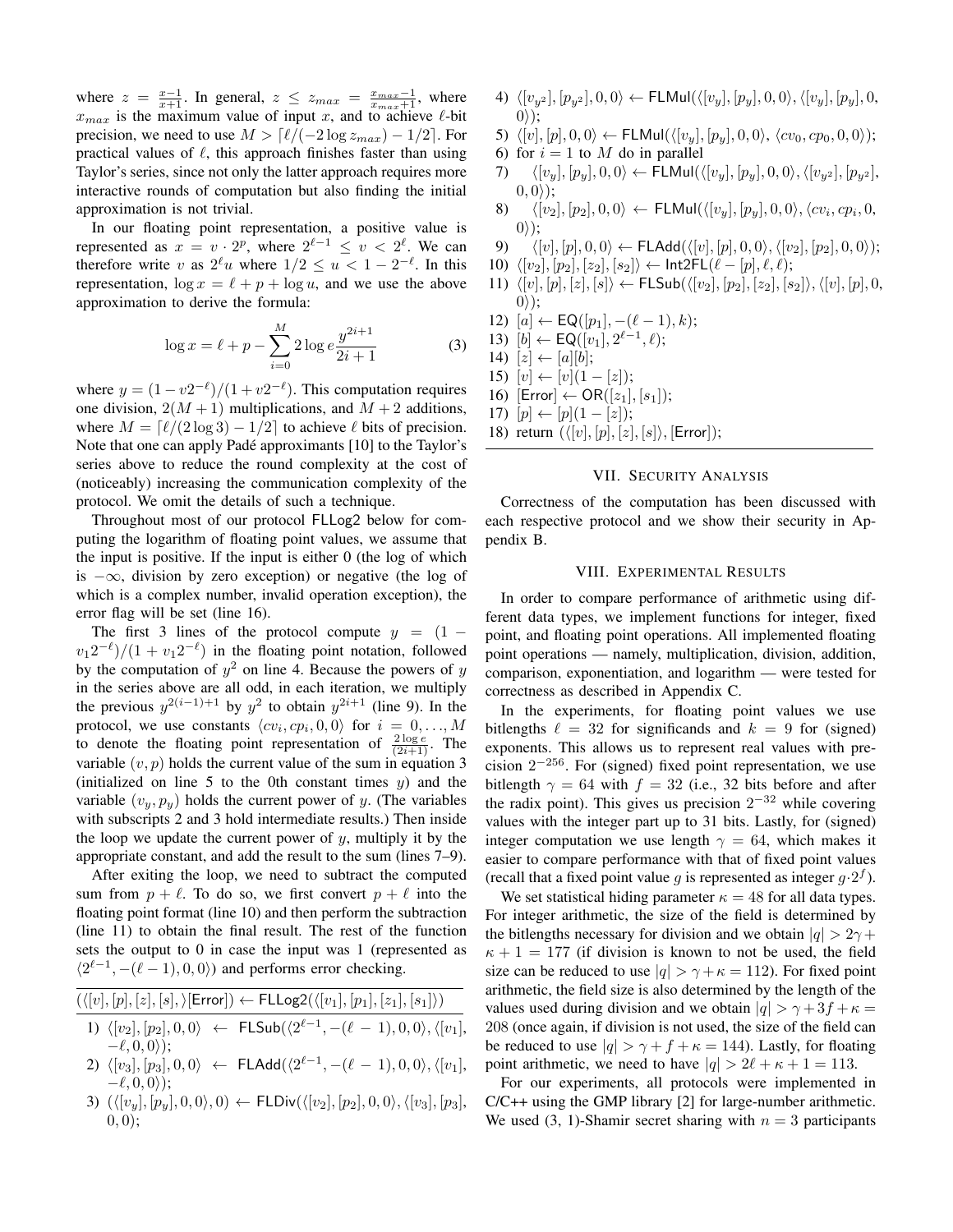

Fig. 1. Performance of basic operations for different data types.

in the semi-honest setting. The implementation also used the Boost libraries [1] for communication and OpenSSL [4] for securing the communication. The computational parties holds each other's public RSA keys and establish pair-wise secure channels using 128-bit AES keys prior to any computation. The computational parties were run on 2.2 GHz Linux machines on a 1Gbps LAN. While this LAN setting represents the best-case scenario, it provides valuable insights on the performance of our techniques. We leave WAN experiments and experiments in the cloud environment for future work.

The floating point operations were implemented using protocols FLAdd, FLMul, FLLT, and FLDiv. Integer and fixed point addition are the same as addition in  $\mathbb{F}_q$ . Integer multiplication is the same as multiplication in  $\mathbb{F}_q$ , while fixed point multiplication uses FPMul from [17]. Comparison for both integers and fixed point values uses LT. Finally, fixed point division uses FPDiv from [17] and integer division utilizes the same FPDiv, but without fractional bits used.

Our current implementation supports only a limited degree of parallel execution. In particular, we execute a number of identical operations in a single batch saving on communication and round complexity, but no support for fully parallelized execution is implemented. This in particular means that two different types of operations which could be executed independently in a protocol have to run sequentially in our implementation. In addition, although initial rounds and a number of interactive operations in some building blocks are input-independent and could be executed in parallel with the computation that precedes them, in our implementation they are run sequentially. This means that our implementation does not achieve the round complexity reported in Table I and the runtime of our protocols can be improved, especially when a small number of instances of an operation needs to be executed. This also implies that computational overhead of our implementation could be improved by utilizing multiple cores in an implementation with full support for parallelism.

While we attempted to optimize the implementation, there are a number of optimizations which, if implemented, would likely improve the performance of the protocols. They include using a smaller field size (e.g.,  $\mathbb{F}_{2^8}$ ) for computation on bits, which are subsequently converted to elements of  $\mathbb{F}_q$  for the remaining computation. This is expected to make a greater performance difference for large moduli  $q$  since the conversion process adds overhead. We also note that for some of our floating point protocols (namely, FLAdd and FLLT) combined execution of comparisons which are run on exactly the same input (e.g., LT and EQ executed on  $[p_1], [p_2]$ ) can be optimized by generating fewer random bits compared to when these algorithms are run separately. This is due to the fact that these algorithms first generate a number of random values, broadcast the result of adding the random values to the input, and use the broadcasted value to proceed with the rest of the computation. When such functions are executed on the same input, we can safely use a single broadcasted value for two different purposes.

Figure 1 provides the results of the experiments for all three data types, and the results are also listed in Table II. The table is included to provide performance numbers with higher precision than what can be observed from the plots. The timing results are given per operation when a number of them were run in parallel. As the plots suggest, addition is very fast for both integer and fixed point data types as it is non-interactive, while for floating point values, the algorithm is quite involved (note that with conventional, non-secure floating point computation, addition is also more costly than multiplication). The difference in the performance of integer and fixed point addition is due to the different field sizes. The multiplication operation is substantially faster for integers than the two other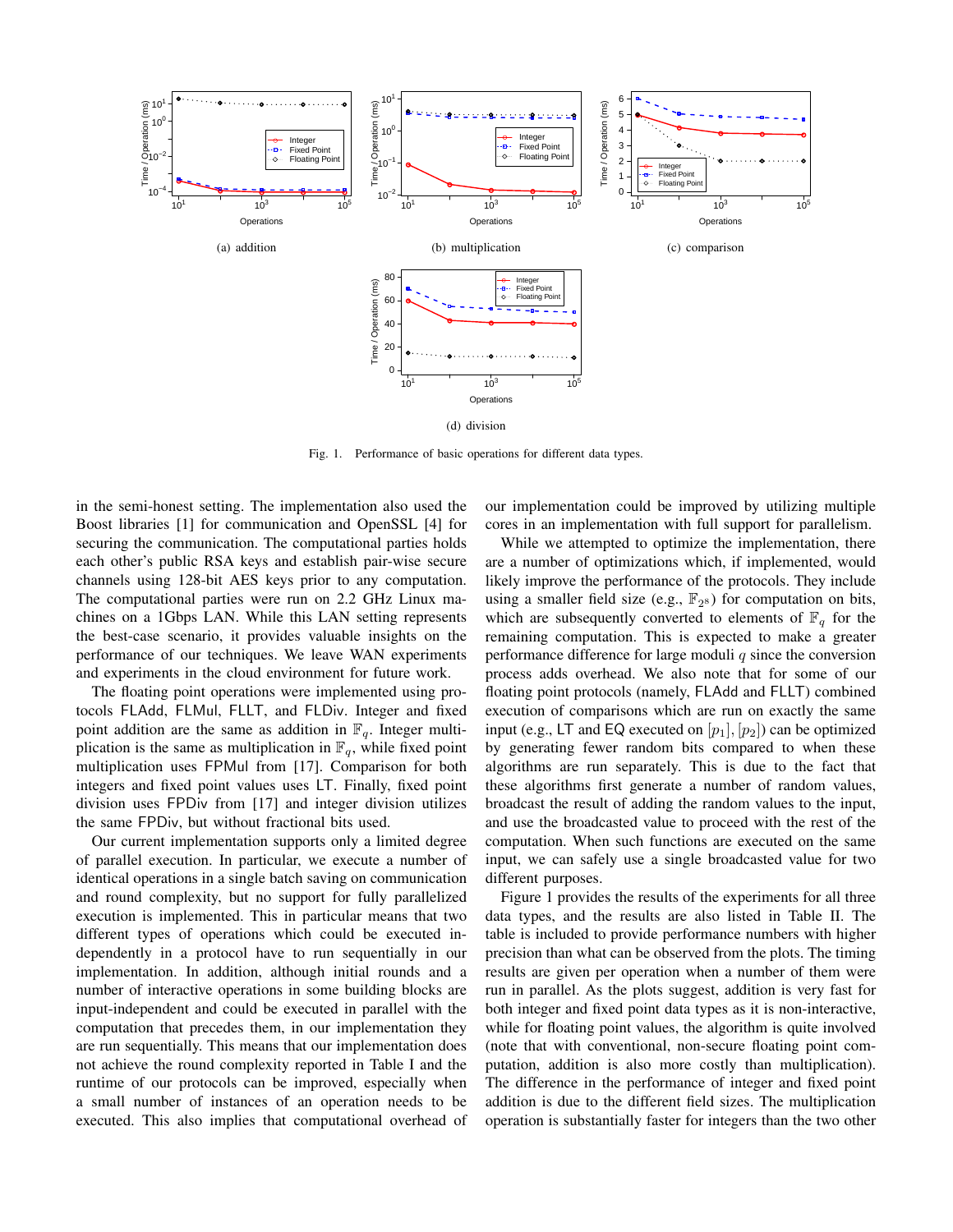| Operation                     |                | Number of operations in a batch |                      |                      |                      |                      |
|-------------------------------|----------------|---------------------------------|----------------------|----------------------|----------------------|----------------------|
|                               |                | 10                              | 100                  | 1,000                | 10,000               | 100,000              |
|                               | Integer        | $4.0 \times 10^{-4}$            | $1.1 \times 10^{-4}$ | $9.0 \times 10^{-5}$ | $9.0 \times 10^{-5}$ | $9.0 \times 10^{-5}$ |
| Addition                      | Fixed point    | $5 \times 10^{-4}$              | $1.4 \times 10^{-4}$ | $1.2 \times 10^{-4}$ | $1.2 \times 10^{-4}$ | $1.2 \times 10^{-4}$ |
|                               | Floating point | 19                              | 11                   | 9.3                  | 9.1                  | 9.0                  |
|                               | Integer        | 0.088                           | 0.021                | 0.014                | 0.013                | 0.012                |
| Multiplication                | Fixed point    | 3.5                             | 2.6                  | 2.6                  | 2.5                  | 2.5                  |
|                               | Floating point | 4.2                             | 3.4                  | 3.2                  | 3.1                  | 3.1                  |
|                               | Integer        | 5.0                             | 4.2                  | $\overline{3.8}$     | $\overline{3.8}$     | $\overline{3.7}$     |
| Comparison                    | Fixed point    | 6.1                             | 5.1                  | 4.9                  | 4.8                  | 4.7                  |
|                               | Floating point | 5.4                             | 3.2                  | 2.3                  | 2.2                  | 2.2                  |
|                               | Integer        | 60                              | 43                   | 41                   | 41                   | 40                   |
| Division                      | Fixed point    | 70                              | 55                   | 53                   | 51                   | 50                   |
|                               | Floating point | 15                              | 12                   | 12                   | 12                   | 11                   |
| Floating point logarithm      |                | 88                              | 80                   | 75                   | 75                   | 74                   |
| Floating point exponentiation |                | 159                             | 103                  | 97                   | 97                   | 96                   |

TABLE II

PERFORMANCE OF IMPLEMENTED OPERATIONS FOR DIFFERENT DATA TYPES FOR A SINGLE OPERATION MEASURED IN MILLISECONDS.



Fig. 2. Performance of floating point exponentiation and logarithm.

data types, as it requires one interactive operation for integer values, while both fixed point and floating point multiplication involves truncation of the result. Comparison (less than), on the other hand, does not have drastic performance differences for all three data types, with the floating point comparisons outperforming two other types. The difference between integer and fixed point comparisons (which use the same algorithm) can be explained by the difference in the field sizes, while faster performance of floating point comparisons is due to the need to compare shorter values despite using a more complex algorithm. Note that from all of these operations, each protocol takes at most a few msec. The remaining division operation takes the longest to execute with the floating point algorithm being several times faster than the other two. This can be explained by the need in both integer and fixed point division to normalize the input for the initial approximation, which is not needed with (normalized) floating point representation.

Figure 2 provides the timing results for exponentiation and logarithm of floating point numbers. The overhead of exponentiation is dominated by FLProd operation (line 17 of FLExp2) that accounts for 90% of the overall time. Therefore, any direct improvement in the performance of FLProd will result in the same improvement to FLExp2. We also observed that for a small number of operations (e.g., 10), the log-round implementation of FLProd results in significant savings in performance ( $\approx 80\%$ ) compared to its sequential implementation, while for a large number of operations (e.g., 10,000), the improvement is barely noticeable ( $\approx 3\%$ ). This complies with the fact that the round complexity is the bottleneck for a small number of parallel operations, while for a larger number of operations computation becomes the bottleneck.

#### IX. CONCLUSIONS

This work introduces a number of secure and efficient multi-party protocols for floating point arithmetic including complex operations and conversion between different numeric data types. Our solutions are information-theoretically secure in a standard framework against passive and active adversaries. Implementation results also confirm suitability of the proposed techniques for a large variety of computations, and even show that secure computation over floating point numbers can in some cases outperform computation on integer or fixed point data types. While we treat a number of complex functions such as logarithm, exponentiation, and square root, this work can be extended to other operations such as trigonometric functions. Lastly, additional optimizations as well as precise evaluation and bounding of errors introduced by the algorithms are also venues for future work.

#### X. ACKNOWLEDGMENTS

We thank anonymous reviewers for their valuable comments. Portions of this work were sponsored by grant AFOSR-FA9550-09-1-0223 from the Air Force Office of Scientific Research and grant 1223699 from the National Science Foundation.

#### **REFERENCES**

- [1] Boost C++ Libraries. http://www.boost.org/.
- [2] GMP The GNU Multiple Precision Arithmetic Library. http://gmplib. org.
- [3] IT cloud services user survey, pt. 2: Top benefits & challenges. http: //blogs.idc.com/ie/?p=210.
- [4] OpenSSL: The Open Source toolkit for SSL/TLS. http://www.openssl. org/.
- [5] Sharemind. http://sharemind.cyber.ee/.
- [6] VIFF the Virtual Ideal Functionality Framework. http://viff.dk/.
- [7] Sharemind 2.0 reaches a million operations per second, December 2010. http://sharemind.cyber.ee/news-blog/ sharemind-20-reaches-a-million-operations-per-second.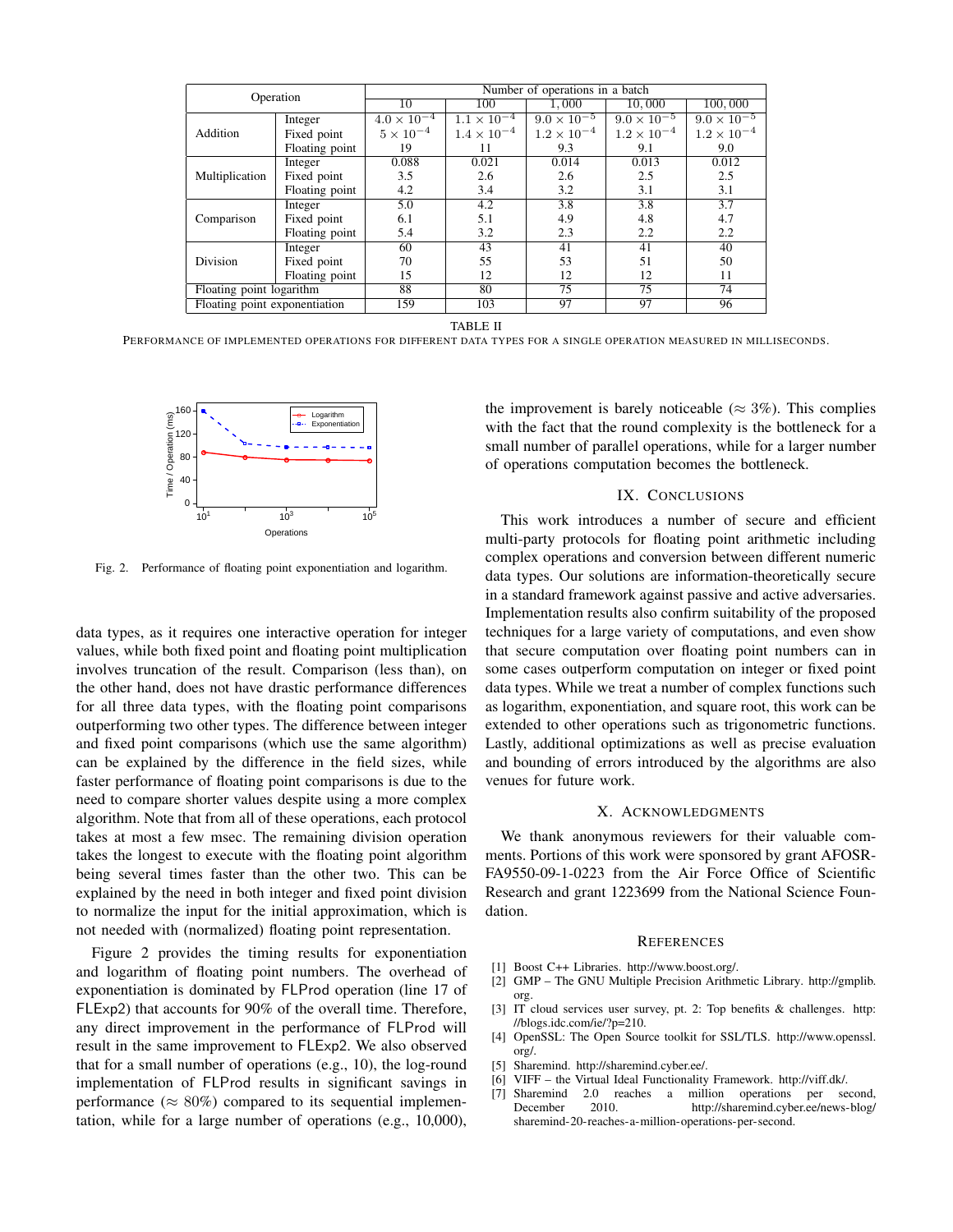- [8] SecureSCM Project Deliverable D9.2. http://pi1.informatik. uni-mannheim.de/index.php?pagecontent=site/Research.menu/ SecureSCM.page, University of Mannheim, July 2009.
- [9] M. Atallah, M. Bykova, J. Li, K. Frikken, and M. Topkara. Private collaborative forecasting and benchmarking. In *ACM Workshop on Privacy in the Electronic Society (WPES)*, pages 103–114, 2004.
- [10] G. Baker and P. Graves-Morris. *Padé approximants*. Cambridge University Press, 1995.
- [11] Z. Beerliova-Trubiniova and M. Hirt. Perfectly-secure MPC with linear communication complexity. In *Theory of Cryptography Conference (TCC)*, pages 213–230, 2008.
- [12] M. Blanton. Achieving full security in privacy-preserving data mining. In *IEEE International Conference on Information Privacy, Security, Risk and Trust (PASSAT)*, pages 925–934, 2011.
- [13] P. Bunn and R. Ostrovsky. Secure two-party k-means clustering. In *ACM Conference on Computer and Communications Security (CCS)*, pages 486–497, 2007.
- [14] R. Canetti. Security and composition of multiparty cryptographic protocols. *Journal of Cryptology*, 13(1):143–202, 2000.
- [15] O. Catrina and S. de Hoogh. Improved primitives for secure multiparty integer computation. In *Security and Cryptography for Networks (SCN)*, pages 182–199, 2010.
- [16] O. Catrina and C. Dragulin. Multiparty computation of fixed-point multiplication and reciprocal. In *International Workshop on Database and Expert Systems Application (DEXA)*, pages 107–111, 2009.
- [17] O. Catrina and A. Saxena. Secure computation with fixed-point numbers. In *Financial Cryptography and Data Security (FC)*, pages 35–50, 2010.
- [18] R. Cramer, I. Damgård, and U. Maurer. General secure multi-party computation from any linear secret-sharing scheme. In *Advances in Cryptology – EUROCRYPT*, pages 316–334, 2000.
- [19] I. Damgård, M. Fitzi, E. Kiltz, J. Nielsen, and T. Toft. Unconditionally secure constant-rounds multi-party computation for equality, comparison, bits and exponentiation. In *Theory of Cryptography Conference (TCC)*, volume 3876 of *LNCS*, pages 285–304, 2006.
- [20] I. Damgård, M. Geisler, and M. Krøigaard. Homomorphic encryption and secure comparison. *International Journal of Applied Cryptography (IJACT)*, 1(1):22–31, 2008.
- [21] I. Damgård, Y. Ishai, and M. Krøigaard. Perfectly secure multiparty computation and the computational overhead of cryptography. In *Advances in Cryptology – EUROCRYPT*, pages 445–465, 2010.
- [22] I. Damgård, Y. Ishai, M. Krøigaard, J. Nielsen, and A. Smith. Scalable multiparty computation with nearly optimal work and resilience. In *Advances in Cryptology – CRYPTO*, pages 241–261, 2008.
- [23] P.-A. Fouque, J. Stern, and J.-G. Wackers. Cryptocomputing with rationals. In *Financial Cryptography (FC)*, pages 136–146, 2002.
- [24] M. Franz, B. Deiseroth, K. Hamacher, S. Jha, S. Katzenbeisser, and H. Schröder. Secure computations on non-integer values. In IEEE *International Workshop on Information Forensics and Security (WIFS)*, pages 1–6, 2010.
- [25] M. Franz and S. Katzenbeisser. Processing encrypted floating point signals. In *ACM Workshop on Multimedia and Security (MMSEC'11)*, pages 103–108, 2011.
- [26] J. Garay, B. Shoenmakers, and J. Villegas. Practical and secure solutions for integer comparison. In *Conference on Theory and Practice of Public Key Cryptography (PKC)*, pages 330–342, 2007.
- [27] R. Gennaro, M. Rabin, and T. Rabin. Simplified VSS and fast-track multiparty computations with applications to threshold cryptography. In *ACM Symposium on Principles of Distributed Computing (PODC)*, pages 101–111, 1998.
- [28] R.E. Goldschmidt. Applications of division by convergence. Master's thesis, M.I.T, 1964.
- [29] M. Hirt and U. Maurer. Robustness for free in unconditional multi-party computation. In *Advances in Cryptology – CRYPTO*, pages 101–118, 2001.
- [30] T. Hoens, M. Blanton, and N. Chawla. A private and reliable recommendation system using a social network. In *IEEE International Conference on Information Privacy, Security, Risk and Trust (PASSAT)*, pages 816– 825, 2010.
- [31] Y. Huang, D. Evans, and J. Katz. Private set intersection: Are garbled circuits better than custom protocols. In *Network and Distributed System Security Symposium (NDSS)*, 2012.
- [32] V. Kolesnikov, A.-R. Sadeghi, and T. Schneider. Improved garbled circuit building blocks and applications to auctions and computing minima. In

*International Conference on Cryptology and Network Security (CANS)*, pages 1–20, 2009.

- [33] B. Kreuter, A. Shelat, and C.H. Shen. Billion-gate secure computation with malicious adversaries. In *USENIX Security Symposium*, pages 285– 300, 2012.<br>[34] M. Liedel.
- Secure distributed computation of the square root and applications. In *ISPEC*, pages 277–288, 2012.
- [35] Y. Lindell and B. Pinkas. Privacy preserving data mining. *Journal of Cryptology*, 15(3):177–206, 2002.
- [36] T. Nishide and K. Ohta. Multiparty computation for interval, equality, and comparison without bit decomposition protocol. In *Conference on Theory and Practice of Public Key Cryptography (PKC)*, pages 343–360, 2007.
- [37] K. Peng and F. Bao. An efficient range proof scheme. In *IEEE International Conference on Information Privacy, Security, Risk and Trust (PASSAT)*, pages 826–833, 2010.
- [38] T. Reistad. Multiparty comparison An improved multiparty protocol for comparison of secret-shared values. In *International Conference on Security and Cryptography (SECRYPT)*, pages 325–330, 2009.
- [39] T. Reistad and T. Toft. Linear, constant-rounds bit-decomposition. In *International Conference on Information, Security and Cryptology (ICISC)*, pages 245–257, 2009.
- [40] S. Setty, V. Vu, N. Panpalia, B. Braun, A.J. Blumberg, and M. Walfish. Taking proof-based verified computation a few steps closer to practicality. In *USENIX Security Symposium*, pages 253–268, 2012.
- [41] A. Shamir. How to share a secret. *Communications of the ACM*, 22(11):612–613, 1979.
- [42] T. Toft. Constant-rounds, almost-linear bit-decomposition of secret shared values. In *Topics in Cryptology – CT-RSA*, pages 357–371, 2009.
- [43] A. Yao. How to generate and exchange secrets. In *IEEE Symposium on Foundations of Computer Science*, pages 162–167, 1986.

#### APPENDIX A

#### ADDITIONAL PROTOCOLS

We describe an additional protocol which we call simple division SDiv. It is called as a sub-protocol from floating point division FLDiv. SDiv follows the idea of Goldschmidt's method and FPDiv in [17]. The main difference here is that since our floating point representation maintains significands normalized between  $2^{\ell-1}$  and  $2^{\ell} - 1$ , there is no need to call complex initial approximation AppRcr used in FPDiv, the main overhead of which comes from normalization. Instead, we set the initial approximation w to  $2^{-\ell}$ . We then multiply all values used in Goldschmidt's method by  $2^{\ell}$  to scale them up. We need later to adjust the output's exponent to reflect this change. The algorithm below is iterative (with  $\theta$ iterations), and in each iteration we compute  $y = y(2-y)$  and  $x = x(2-y)$  from the Goldschmidt's division algorithm where  $y$  stores the result and  $x$  stores the current error term. Because as a result of this computation the size of the intermediate values grows, we need to truncate the resulting values to  $\ell + 1$ bits. After the last iteration,  $y$  is updated in the same way as before and returned as the result. The final  $y$  is a normalized either  $\ell + 1$ -bit or  $\ell$ -bit value. FLDiv will remove the extra bit if necessary and adjust the output's exponent accordingly to fit the final significand in a normalized  $\ell$ -bit value.

 $[y] \leftarrow SDiv([a], [b], \ell)$ 

- 1)  $\theta \leftarrow \lceil \log \ell \rceil$ ;
- 2)  $[x] \leftarrow [b];$
- 3)  $[y] \leftarrow [a];$
- 4) for  $i = 1$  to  $\theta 1$
- 5)  $[y] \leftarrow [y](2^{\ell+1} [x]);$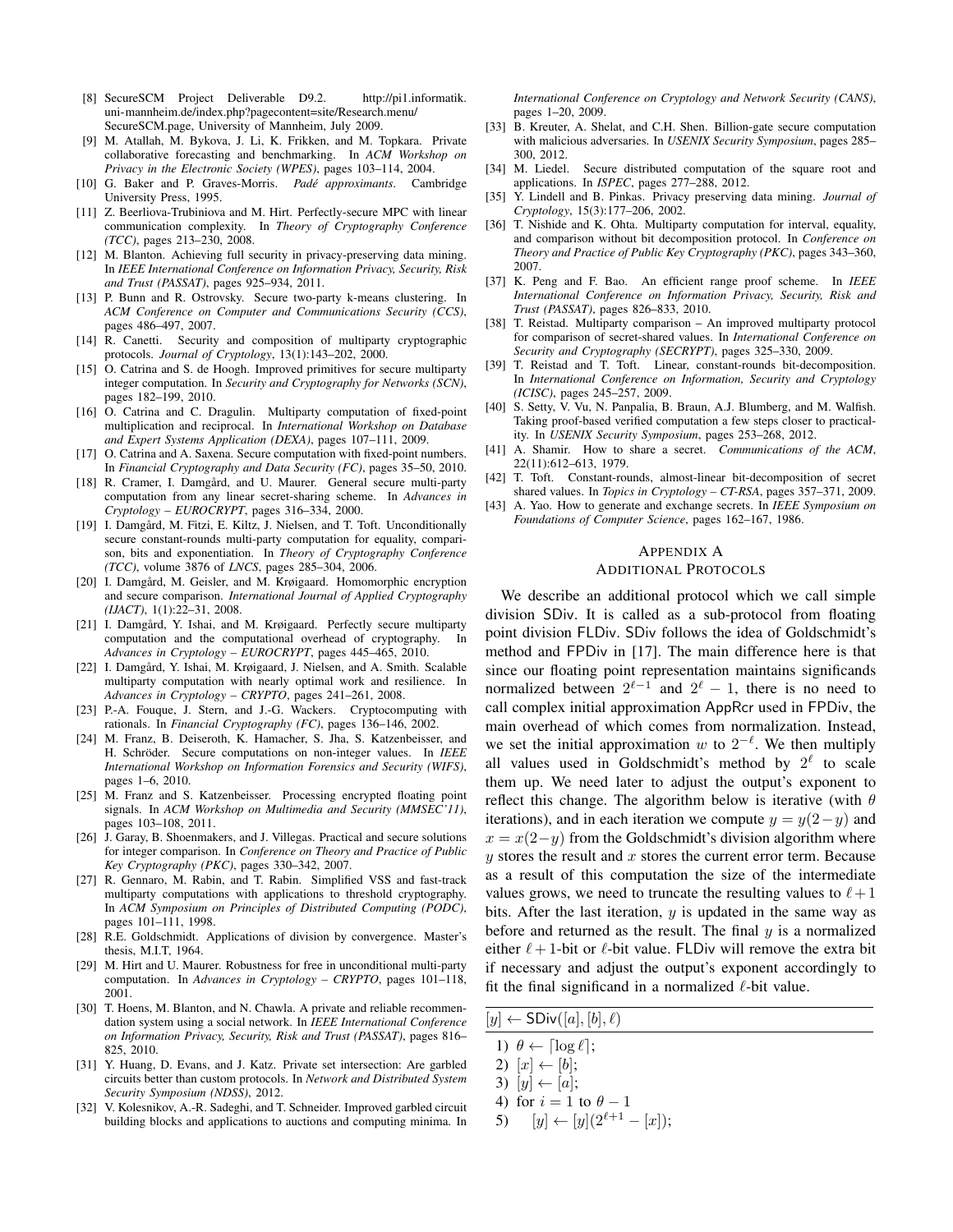6)  $[y] \leftarrow \text{TruncPr}([y], 2\ell + 1, \ell);$ 7)  $[x] \leftarrow [x](2^{\ell+1} - [x]);$ 8)  $[x] \leftarrow \text{TruncPr}([x], 2\ell + 1, \ell);$ 9)  $[y] \leftarrow [y](2^{\ell+1} - [x])$ ; 10)  $[y] \leftarrow \text{TruncPr}([y], 2\ell + 1, \ell);$ 11) return  $[y]$ ;

Note that in the protocol above truncation is performed using function TruncPr( $[x]$ ,  $\ell$ ,  $m$ ) from [17] instead of previously described  $Trunc([x], \ell, m)$ . The difference is that TruncPr has a significantly faster performance (2 rounds and  $m + 1$ interactive operations, from which all but 1 round and 1 interactive operation can be precomputed), but the output is randomized. TruncPr rounds the result to the nearest integer with probability  $1 - \delta$ , where  $\delta$  is the distance between  $x/2^m$ and the nearest integer.

#### *A. Exponentiation*

In this section we describe a floating point exponentiation protocol that works for arbitrary parameters  $k$  and  $\ell$  and is therefore suitable for the case of  $k \geq \ell$ . The protocol is similar to the one presented in section VI-B, and the differences are specific to handling exponents longer than significands. From all four regions of the exponents, only the third region is affected in which case  $p_1$  may be positive. In the protocol, lines 6, 7, and 14 are new, and line 6 tests whether the value of  $p_2$ , by which the significand is to be truncated, is negative. The result of this comparison is used on line 8 to guarantee that the truncation is always performed by a non-negative amount and on line 14 to normalize the value by shifting it if  $p_1$  is positive. Positive exponent  $p_1$  that falls into the third region will result in an overflow or underflow.

$$
\langle [v], [p], [z], [s] \rangle \leftarrow FLExp2(\langle [v_1], [p_1], [z_1], [s_1] \rangle)
$$
\n1) 
$$
max \leftarrow [\log(2^{k-1} - 1 + \ell) - \ell + 1];
$$
\n2) 
$$
[a] \leftarrow LT([p_1], max, k);
$$
\n3) 
$$
[b] \leftarrow LT([p_1], -\ell + 1, k);
$$
\n4) 
$$
[c] \leftarrow LT([p_1], -2\ell + 1, k);
$$
\n5) 
$$
[p_2] \leftarrow -[a](1 - [c])([b]([p_1] + \ell) + (1 - [b])[p_1])
$$
\n6) 
$$
[e] \leftarrow LTZ([p_2], k);
$$
\n7) 
$$
[2^{p_1}] \leftarrow Pow2([e][p_1], 2^{k-\ell} + 1);
$$
\n8) 
$$
\langle [x], [2^{p_2}] \rangle \leftarrow Trunc([v_1], \ell, (1 - [e])[p_2]);
$$
\n9) 
$$
[y] \leftarrow [v_1] - [x][2^{p_2}];
$$
\n10) 
$$
[d] \leftarrow EQZ([y], \ell);
$$
\n11) 
$$
[x] \leftarrow (1 - [b][s_1])([x] - (1 - [d])[s_1]) + [b][s_1](2^{\ell} - 1 + [d] - [x]);
$$
\n12) 
$$
[y] \leftarrow (1 - [d])[s_1]([2^{p_2}] - [y]) + (1 - [s_1])[y];
$$
\n13) 
$$
[w] \leftarrow [a](1 - [c])((1 - [b])[x] + [b][s_1])(1 - 2[s_1]) - [c][s_1];
$$
\n14) 
$$
[w] \leftarrow (1 - [e])[w] + [e](1 - 2[s_1])[v_1][2^{p_1}];
$$
\n15) 
$$
[u] \leftarrow [a](1 - [c])([b][x] + (1 - [b])(2^{\ell} \cdot Inv([2^{p_2}]))[y]) + (2^{\ell} - 1)[c][s_1];
$$
\n16) 
$$
[u_{\ell}], ..., [u_1] \leftarrow BitDec([u], \ell, \ell);
$$
\n17)  $$ 

20)  $\langle [v_u], [p_u], 0, 0 \rangle \leftarrow \mathsf{FLProd}(\langle [a_1], [b_1], 0, 0 \rangle, \dots, \langle [a_\ell], [b_\ell],$  $(0,0)$ ; 21)  $[p] \leftarrow [a]([w] + [p_u]) + 2^{k-1}(1 - [a])(1 - 2[s_1])$ ; 22)  $[v] \leftarrow (1 - [z_1])[v_u] + 2^{\ell-1}[z_1];$ 23)  $[p] \leftarrow (1 - [z_1])[p] - (\ell - 1)[z_1];$ 24) return  $\langle [v], [p], [0], [0] \rangle;$ 

# APPENDIX B SECURITY ANALYSIS

First, we note that the linear secret sharing scheme achieves perfect secrecy in presence of collusions of size at most  $t$  (i.e., no information can be learned about secret-shared values by  $t$ or fewer parties) in the case of passive adversaries. Similarly, the multiplication protocol does not reveal any information, as the only information transmitted to the participants are the shares. Furthermore, because other building blocks used in this work (e.g., EQ, PreMul, etc.) have been previously shown to be secure, information is not revealed during their execution as well. The only value that is revealed in all of our protocols is  $c$ in B2U and Trunc. It, however, statistically hides any sensitive information, and the parties will not be able to learn any information about private values with non-negligible probability. We obtain that our protocols combine only secure building blocks without revealing any information to the computational parties. By Cannetti's composition theorem [14], we have that composition of secure sub-protocols results in security of the overall solution. More formally, to comply with the security definition, we can build a simulator for our protocols by invoking simulators for the corresponding building blocks to result in the environment that will be indistinguishable from the real protocol execution by the participants.

To show security in presence of malicious adversaries, we need to ensure that (i) all participants prove that each step of their computation was performed correctly and that (ii) if some dishonest participants quit, others will be able to reconstruct their shares and proceed with the rest of the computation. The above is normally achieved using a verifiable secret sharing scheme (VSS), and a large number of results have been developed over the years (e.g., [27], [29], [11], [22], [21] and others). In particular, because any linear combination of shares is computed locally, each participant is required to prove that it performed each multiplication correctly on its shares. Such results normally work for  $t < \frac{n}{3}$  in the information theoretic or computational setting with different communication overhead and under a variety of assumptions about the communication channels. Additional proofs associated with this setting include proofs that shares of a private value were distributed correctly among the participants (when the dealer is dishonest) and proofs of proper reconstruction of a value from its shares (when not already implied by other techniques). In addition, if at any point of the computation the participants are required to input values of a specific form, they would have to prove that the values they supplied are well formed. Such proofs are not necessary for the computation that we use to construct our protocols, but are needed by the implementations of some of